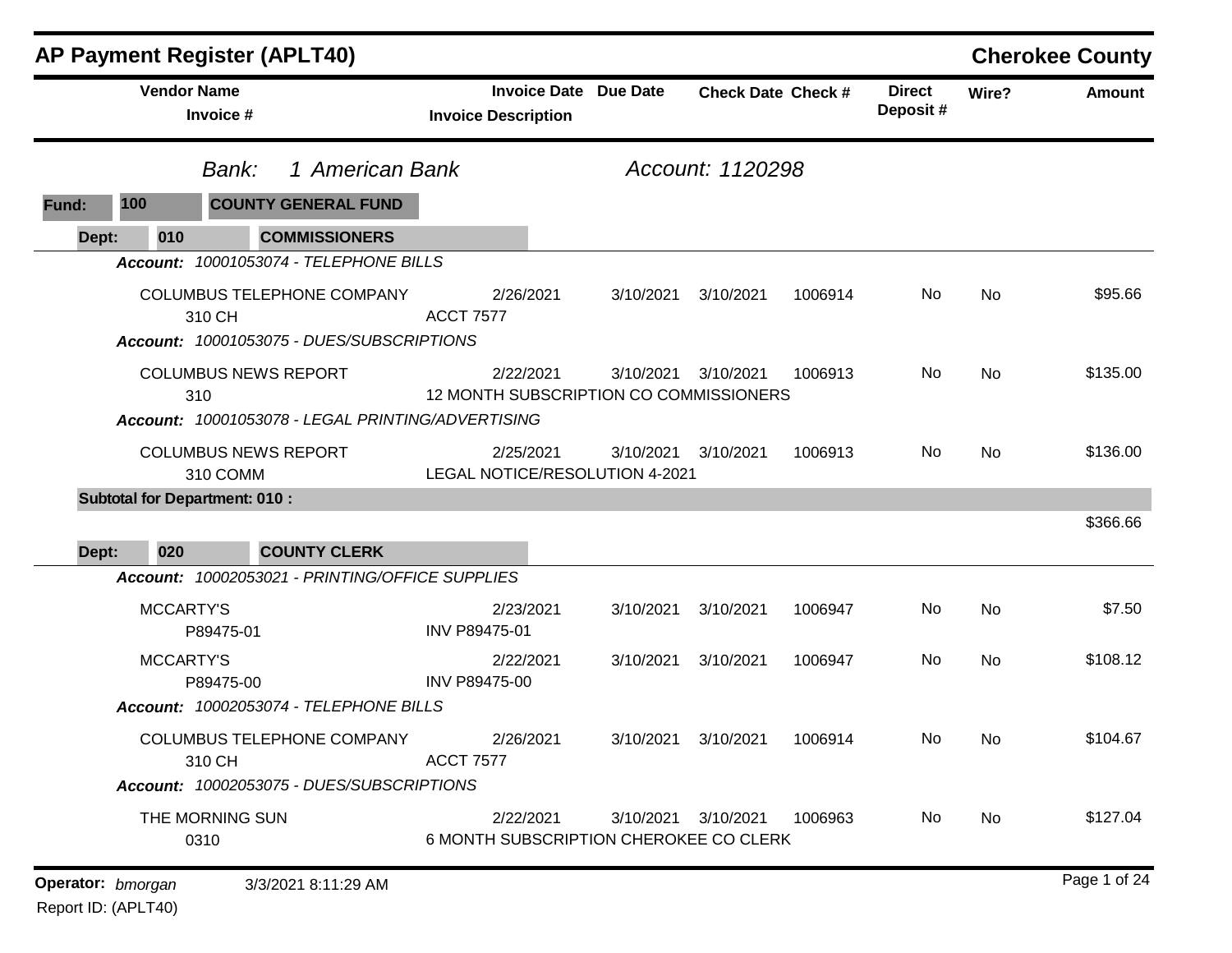|                   | <b>AP Payment Register (APLT40)</b>  |                                                                    |                                                            |                             |                           |         |                            |           | <b>Cherokee County</b> |
|-------------------|--------------------------------------|--------------------------------------------------------------------|------------------------------------------------------------|-----------------------------|---------------------------|---------|----------------------------|-----------|------------------------|
|                   | <b>Vendor Name</b><br>Invoice #      |                                                                    | <b>Invoice Date Due Date</b><br><b>Invoice Description</b> |                             | <b>Check Date Check #</b> |         | <b>Direct</b><br>Deposit # | Wire?     | Amount                 |
|                   | <b>Subtotal for Department: 020:</b> |                                                                    |                                                            |                             |                           |         |                            |           |                        |
| Dept:             | 030                                  | <b>TREASURER</b>                                                   |                                                            |                             |                           |         |                            |           | \$347.33               |
|                   |                                      | Account: 10003053074 - TELEPHONE BILLS                             |                                                            |                             |                           |         |                            |           |                        |
|                   | <b>SUMNERONE</b><br>2787540          |                                                                    | 3/1/2021<br><b>INV 2787540</b>                             | 3/10/2021                   | 3/10/2021                 | 1006961 | No                         | No        | \$197.19               |
|                   | 310 CH                               | COLUMBUS TELEPHONE COMPANY                                         | 2/26/2021<br><b>ACCT 7577</b>                              | 3/10/2021                   | 3/10/2021                 | 1006914 | No                         | No        | \$159.87               |
|                   | <b>Subtotal for Department: 030:</b> |                                                                    |                                                            |                             |                           |         |                            |           |                        |
|                   |                                      |                                                                    |                                                            |                             |                           |         |                            |           | \$357.06               |
| Dept:             | 040                                  | <b>ATTORNEY</b><br>Account: 10004053021 - PRINTING/OFFICE SUPPLIES |                                                            |                             |                           |         |                            |           |                        |
|                   |                                      |                                                                    |                                                            |                             |                           |         |                            |           |                        |
|                   | CNA SURETY DIRECT BILL<br>310        |                                                                    | 3/1/2021<br>BOND 65402877N                                 | 3/10/2021                   | 3/10/2021                 | 1006912 | <b>No</b>                  | No        | \$50.00                |
|                   | 310 AT                               | KANSAS SECRETARY OF STATE                                          | 3/1/2021<br>NOTARY PUBLIC/CHELSEA PILLAR                   | 3/10/2021                   | 3/10/2021                 | 1006940 | No                         | No        | \$25.00                |
|                   | 5364130                              | ETTINGER'S OFFICE SUPPLY                                           | 3/1/2021<br>INV 5364130                                    | 3/10/2021                   | 3/10/2021                 | 1006924 | No                         | <b>No</b> | \$13.74                |
|                   |                                      | Account: 10004053074 - TELEPHONE BILLS                             |                                                            |                             |                           |         |                            |           |                        |
|                   | 310 CH                               | COLUMBUS TELEPHONE COMPANY                                         | 2/26/2021<br><b>ACCT 7577</b>                              | 3/10/2021                   | 3/10/2021                 | 1006914 | No                         | No        | \$304.87               |
|                   |                                      | Account: 10004053075 - DUES/SUBSCRIPTIONS                          |                                                            |                             |                           |         |                            |           |                        |
|                   | COLUMBUS NEWS REPORT<br>310 AT       |                                                                    | 3/1/2021<br>12 MONTH SUBSCRIPTION/CO ATTY                  | 3/10/2021 3/10/2021 1006913 |                           |         | No                         | No.       | \$135.00               |
|                   |                                      | Account: 10004053078 - LEGAL PRINTING/ADVERTISING                  |                                                            |                             |                           |         |                            |           |                        |
|                   | 92956                                | CHEROKEE COUNTY NEWS-ADVOCATE                                      | 3/1/2021<br>LEGAL PUBLICATION 2020JC000032                 |                             | 3/10/2021 3/10/2021       | 1006903 | No.                        | No        | \$109.76               |
| Operator: bmorgan |                                      | 3/3/2021 8:11:29 AM                                                |                                                            |                             |                           |         |                            |           | Page 2 of 24           |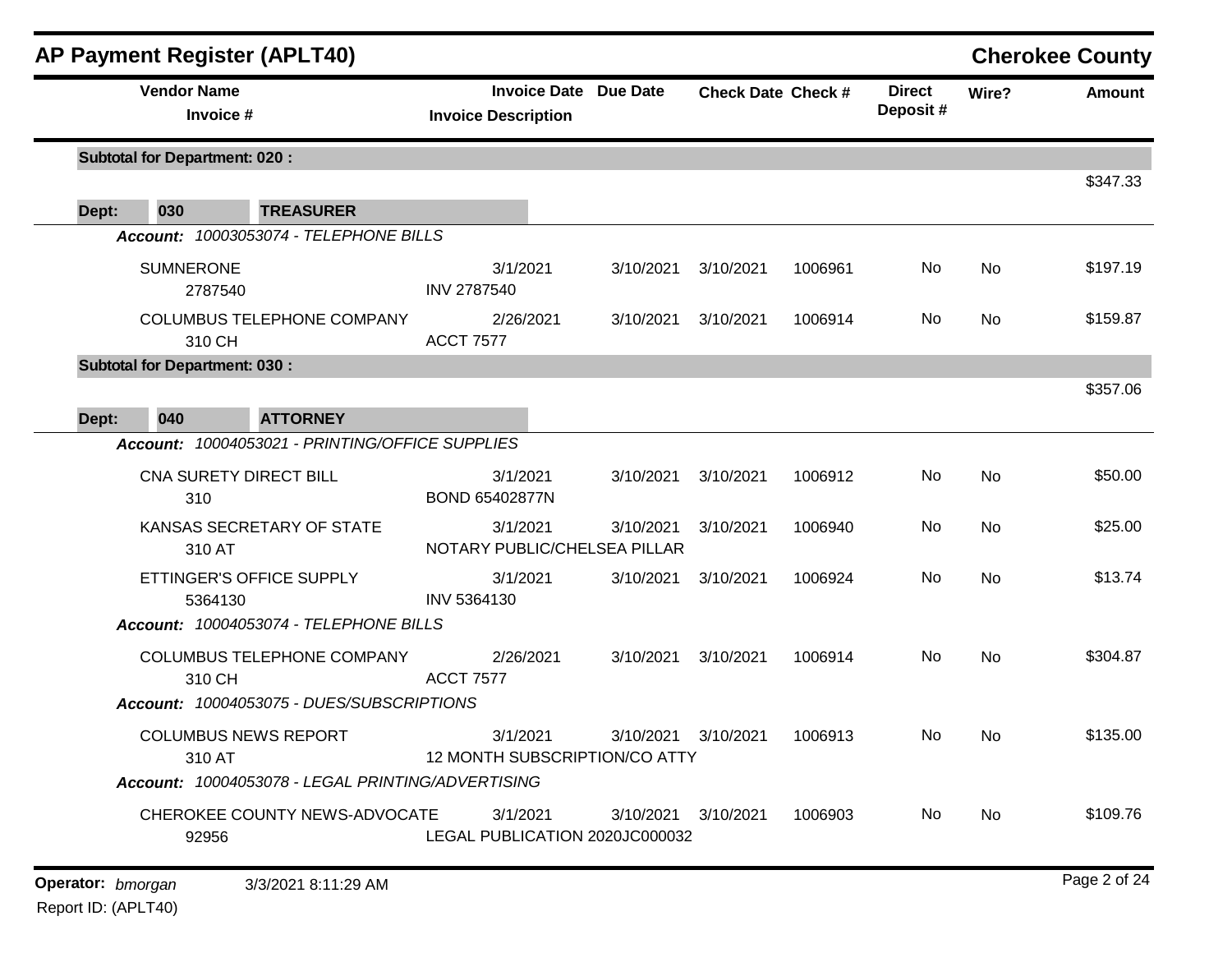|       |                                       | <b>AP Payment Register (APLT40)</b>                                                                  |                                    |                              |                           |         |                           |           | <b>Cherokee County</b> |
|-------|---------------------------------------|------------------------------------------------------------------------------------------------------|------------------------------------|------------------------------|---------------------------|---------|---------------------------|-----------|------------------------|
|       | <b>Vendor Name</b><br>Invoice #       |                                                                                                      | <b>Invoice Description</b>         | <b>Invoice Date Due Date</b> | <b>Check Date Check #</b> |         | <b>Direct</b><br>Deposit# | Wire?     | <b>Amount</b>          |
|       |                                       | Account: 10004053089 - OTHER CONTRACTUAL                                                             |                                    |                              |                           |         |                           |           |                        |
|       | <b>VERIZON WIRELESS</b><br>9873495951 |                                                                                                      | 3/1/2021<br>INV 9873495951         | 3/10/2021                    | 3/10/2021                 | 1006967 | <b>No</b>                 | No        | \$80.02                |
|       | <b>Subtotal for Department: 040:</b>  |                                                                                                      |                                    |                              |                           |         |                           |           | \$718.39               |
| Dept: | 050                                   | <b>REGISTER OF DEEDS</b>                                                                             |                                    |                              |                           |         |                           |           |                        |
|       |                                       | Account: 10005053074 - UTILITIES/TELEPHONE BILLS                                                     |                                    |                              |                           |         |                           |           |                        |
|       | 310 CH                                | COLUMBUS TELEPHONE COMPANY                                                                           | 2/26/2021<br><b>ACCT 7577</b>      | 3/10/2021                    | 3/10/2021                 | 1006914 | No                        | <b>No</b> | \$94.86                |
|       | <b>Subtotal for Department: 050:</b>  |                                                                                                      |                                    |                              |                           |         |                           |           |                        |
| Dept: | 060                                   | <b>SHERIFF &amp; JAIL</b>                                                                            |                                    |                              |                           |         |                           |           | \$94.86                |
|       |                                       | Account: 10006053002 - SALARIES                                                                      |                                    |                              |                           |         |                           |           |                        |
|       | <b>DENNIS OPLOTNIK</b><br>310         |                                                                                                      | 2/22/2021<br><b>CONTRACT LABOR</b> | 3/10/2021                    | 3/10/2021                 | 1006919 | No                        | No        | \$135.00               |
|       | <b>SYMBOL ARTS</b><br>0367024         | Account: 10006053022 - EMPLOYEE UNIFORMS/ACCESSORIES<br>Account: 10006053025 - PARTS/VEHICLE REPAIRS | 2/22/2021<br>INV 0367024           | 3/10/2021                    | 3/10/2021                 | 1006962 | <b>No</b>                 | <b>No</b> | \$125.00               |
|       | NATALINIS AUTOMOTIVE<br>763245        |                                                                                                      | 2/25/2021<br><b>INV 763245</b>     | 3/10/2021                    | 3/10/2021                 | 1006953 | No                        | <b>No</b> | \$334.98               |
|       | NATALINIS AUTOMOTIVE<br>763157        |                                                                                                      | 2/24/2021<br><b>INV 763157</b>     | 3/10/2021                    | 3/10/2021                 | 1006953 | No                        | No        | \$118.47               |
|       | NATALINIS AUTOMOTIVE<br>763299        |                                                                                                      | 2/25/2021<br><b>INV 763299</b>     | 3/10/2021                    | 3/10/2021                 | 1006953 | No                        | <b>No</b> | \$99.26                |
|       | NATALINIS AUTOMOTIVE<br>762831        |                                                                                                      | 2/23/2021<br><b>INV 762831</b>     | 3/10/2021                    | 3/10/2021                 | 1006953 | No                        | No        | \$25.14                |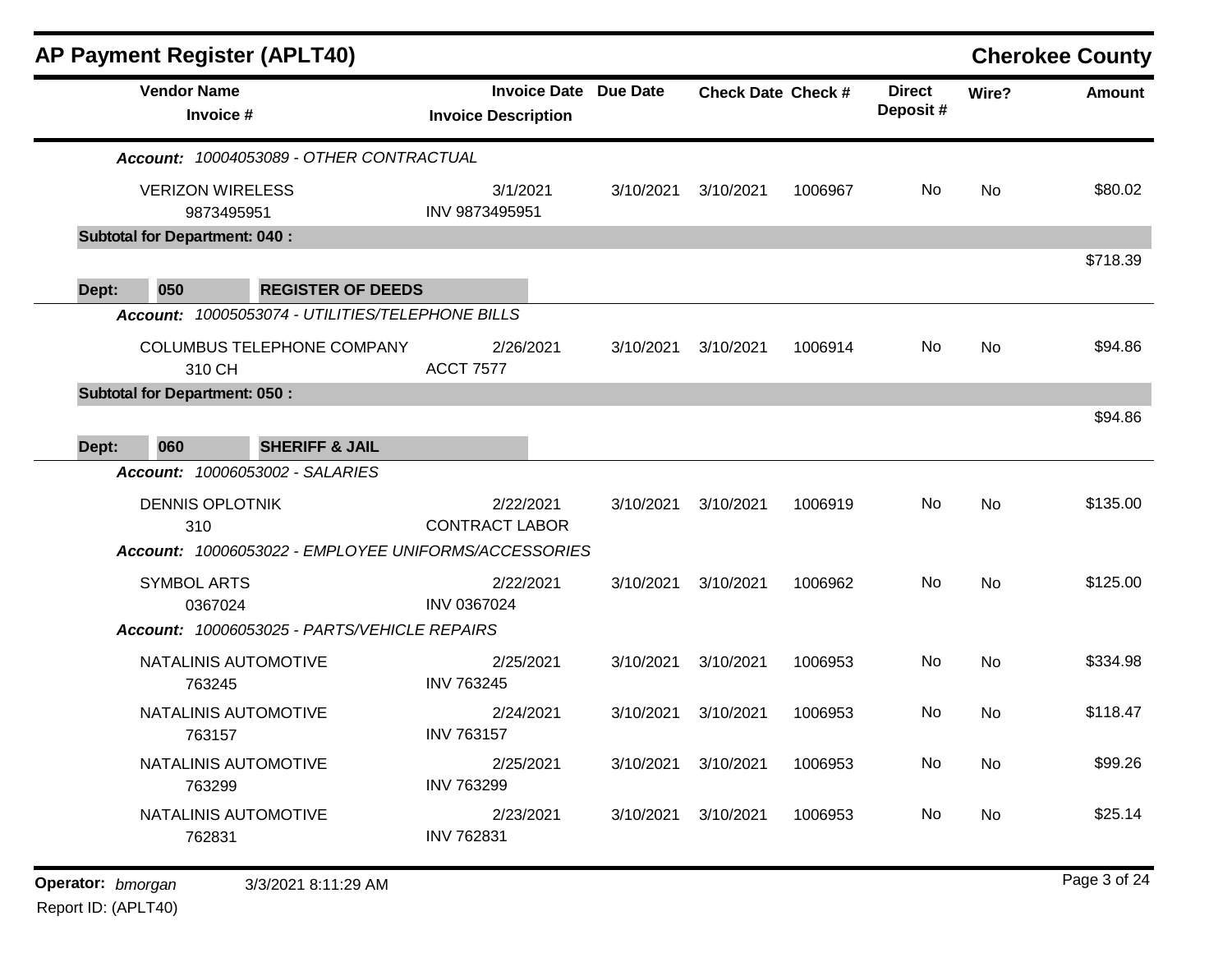| <b>Vendor Name</b><br>Invoice #              | <b>Invoice Date Due Date</b><br><b>Invoice Description</b> | <b>Check Date Check #</b> |         | <b>Direct</b><br>Deposit# | Wire?     | <b>Amount</b> |
|----------------------------------------------|------------------------------------------------------------|---------------------------|---------|---------------------------|-----------|---------------|
| NATALINIS AUTOMOTIVE<br>762481               | 2/22/2021<br><b>INV 762481</b>                             | 3/10/2021 3/10/2021       | 1006952 | No.                       | <b>No</b> | \$19.99       |
| KANSASLAND TIRE OF PITTSBURG<br>9224         | 3/1/2021<br><b>INV 132621</b>                              | 3/10/2021 3/10/2021       | 1006941 | No                        | <b>No</b> | \$906.30      |
| FRANK FLETCHER DODGE<br>132621               | 2/24/2021<br><b>INV 132621</b>                             | 3/10/2021 3/10/2021       | 1006929 | No.                       | <b>No</b> | \$1,085.62    |
| NATALINIS AUTOMOTIVE<br>762447               | 2/22/2021<br><b>INV 762447</b>                             | 3/10/2021 3/10/2021       | 1006952 | No.                       | No        | \$37.98       |
| Account: 10006053040 - JANITORIAL SUPPLIES   |                                                            |                           |         |                           |           |               |
| <b>HENRY KRAFT INC</b><br>317642             | 2/22/2021<br><b>INV 317642</b>                             | 3/10/2021 3/10/2021       | 1006932 | No.                       | No        | \$79.80       |
| HENRY KRAFT INC<br>317749                    | 2/22/2021<br><b>INV 317749</b>                             | 3/10/2021 3/10/2021       | 1006932 | No                        | <b>No</b> | \$927.44      |
| Account: 10006053071 - COMMUNICATIONS        |                                                            |                           |         |                           |           |               |
| BROOKS-JEFFREY MARKETING, INC<br>197826      | 3/1/2021<br><b>INV 197826</b>                              | 3/10/2021 3/10/2021       | 1006890 | No.                       | <b>No</b> | \$208.23      |
| Account: 10006053072 - GAS, ELECTRIC, WATER  |                                                            |                           |         |                           |           |               |
| <b>LIBERTY UTILITIES</b><br>310              | 2/22/2021<br>ACCT 643108-13-7                              | 3/10/2021 3/10/2021       | 1006945 | No.                       | No        | \$2,573.96    |
| PRO SOLUTIONS, LLC<br>202101067              | 2/25/2021<br>INV 2021-01-067                               | 3/10/2021 3/10/2021       | 1006956 | No.                       | <b>No</b> | \$2,342.53    |
| Account: 10006053074 - TELEPHONE BILLS       |                                                            |                           |         |                           |           |               |
| AT&T<br>310                                  | 2/25/2021<br>ACCT 030 517 9815 001                         | 3/10/2021 3/10/2021       | 1006886 | No                        | <b>No</b> | \$23.38       |
| COLUMBUS TELEPHONE COMPANY<br>310 SH         | 3/1/2021<br><b>ACCT 2963</b>                               | 3/10/2021 3/10/2021       | 1006914 | No.                       | No        | \$1,499.91    |
| Account: 10006053076 - PROFESSIONAL SERVICES |                                                            |                           |         |                           |           |               |

**Operator:** bmorgan 3/3/2021 8:11:29 AM **bigger 3/3/2021 8:11:29 AM bigger 3.11:29 AM**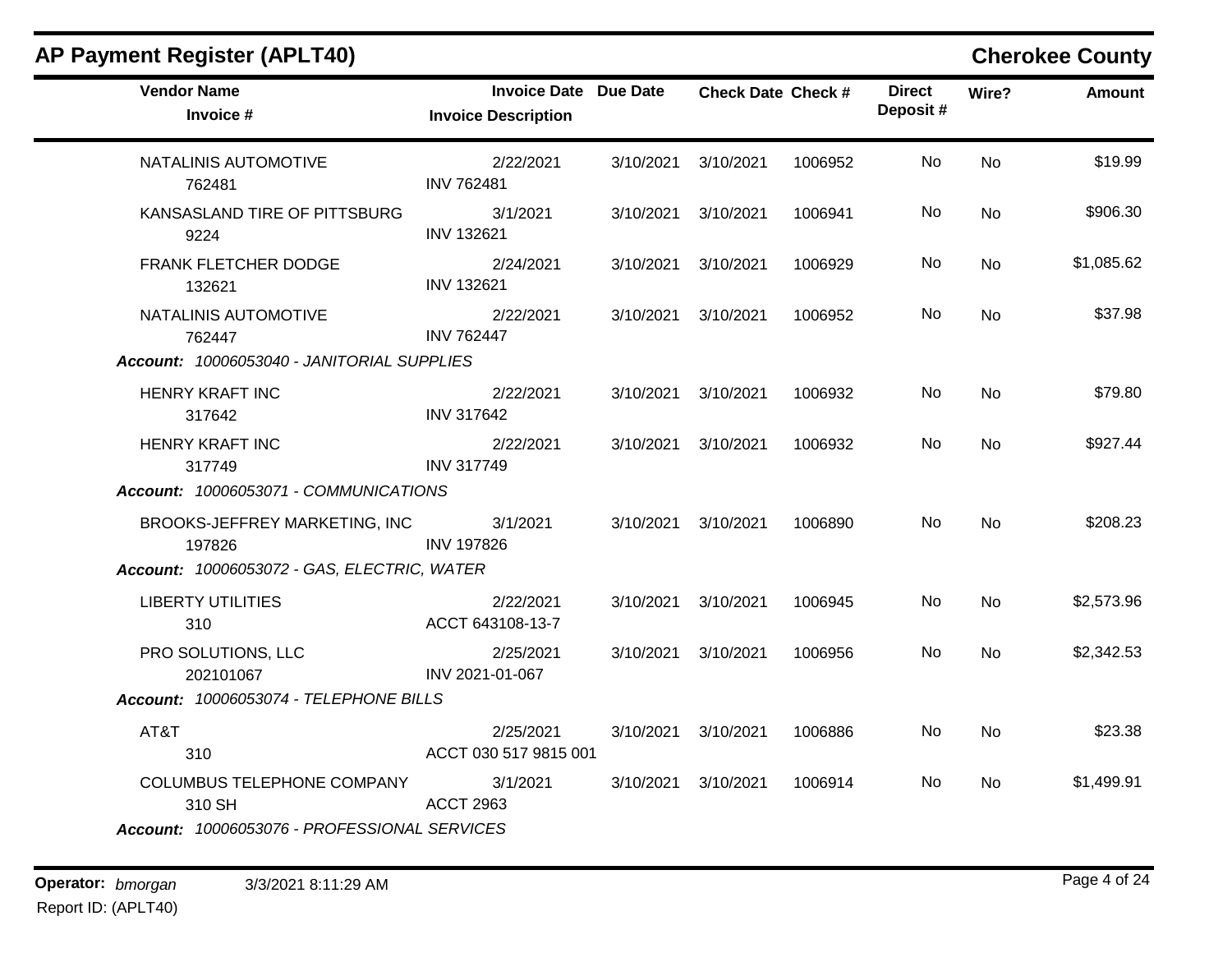| <b>Vendor Name</b><br>Invoice #                                                     | <b>Invoice Date Due Date</b><br><b>Invoice Description</b> |           | <b>Check Date Check #</b> |         | <b>Direct</b><br>Deposit# | Wire?     | <b>Amount</b> |
|-------------------------------------------------------------------------------------|------------------------------------------------------------|-----------|---------------------------|---------|---------------------------|-----------|---------------|
| KANSAS SECRETARY OF STATE<br>310                                                    | 2/22/2021<br>NOTARY PUBLIC/HALEY PERKINS                   | 3/10/2021 | 3/10/2021                 | 1006940 | No                        | <b>No</b> | \$25.00       |
| MANZER FAMILY MEDICINE<br>310<br>Account: 10006053080 - MAINTENANCE/BLDGS & GROUNDS | 2/25/2021<br>FEB 182021                                    | 3/10/2021 | 3/10/2021                 | 1006946 | No.                       | <b>No</b> | \$270.00      |
| COUNTRY HOME ELEVATORS & STAIR LIFT<br>26128                                        | 2/22/2021<br><b>INV 26128</b>                              | 3/10/2021 | 3/10/2021                 | 1006916 | No                        | <b>No</b> | \$837.60      |
| COUNTRY HOME ELEVATORS & STAIR LIFT<br>25075                                        | 2/22/2021<br><b>INV 25075</b>                              | 3/10/2021 | 3/10/2021                 | 1006916 | No                        | <b>No</b> | \$646.76      |
| <b>CDL ELECTRIC</b><br>W41705                                                       | 3/1/2021<br><b>INV W41705</b>                              | 3/10/2021 | 3/10/2021                 | 1006893 | No                        | <b>No</b> | \$75.00       |
| Account: 10006053737 - INMATE PERSONAL ITEMS                                        |                                                            |           |                           |         |                           |           |               |
| CITY TELE COIN COMPANY INC<br>24670                                                 | 2/22/2021<br><b>INV 24670</b>                              | 3/10/2021 | 3/10/2021                 | 1006909 | No                        | <b>No</b> | \$3,000.00    |
| <b>TURNKEY CORRECTIONS</b><br>10016442                                              | 2/25/2021<br>INV 10016442                                  | 3/10/2021 | 3/10/2021                 | 1006966 | No                        | <b>No</b> | \$2,823.11    |
| <b>CHARM-TEX INC</b><br>2773                                                        | 2/25/2021<br>ORDER 000002773                               | 3/10/2021 | 3/10/2021                 | 1006895 | No                        | <b>No</b> | \$174.48      |
| Account: 10006053786 - INMATE MEDICAL                                               |                                                            |           |                           |         |                           |           |               |
| AVCP-ASCENSION VIA CHRISTI PHYSICIAN<br>310                                         | 2/25/2021<br>ACCT 7198091A20807                            | 3/10/2021 | 3/10/2021                 | 1006887 | <b>No</b>                 | <b>No</b> | \$493.60      |
| <b>GARCIA CLINICAL LABORATORY</b><br>56006                                          | 2/22/2021<br><b>INV 56006</b>                              | 3/10/2021 | 3/10/2021                 | 1006931 | No                        | No        | \$23.50       |
| DIRECT BENEFIT SOLUTIONS<br>2021 017                                                | 2/25/2021<br>INV 2021-017                                  | 3/10/2021 | 3/10/2021                 | 1006920 | No                        | <b>No</b> | \$803.59      |
| ADVANCED CORRECTIONAL HEALTHCARE,<br>101964                                         | 2/25/2021<br><b>INV 10964</b>                              | 3/10/2021 | 3/10/2021                 | 1006884 | No.                       | No        | \$3,760.02    |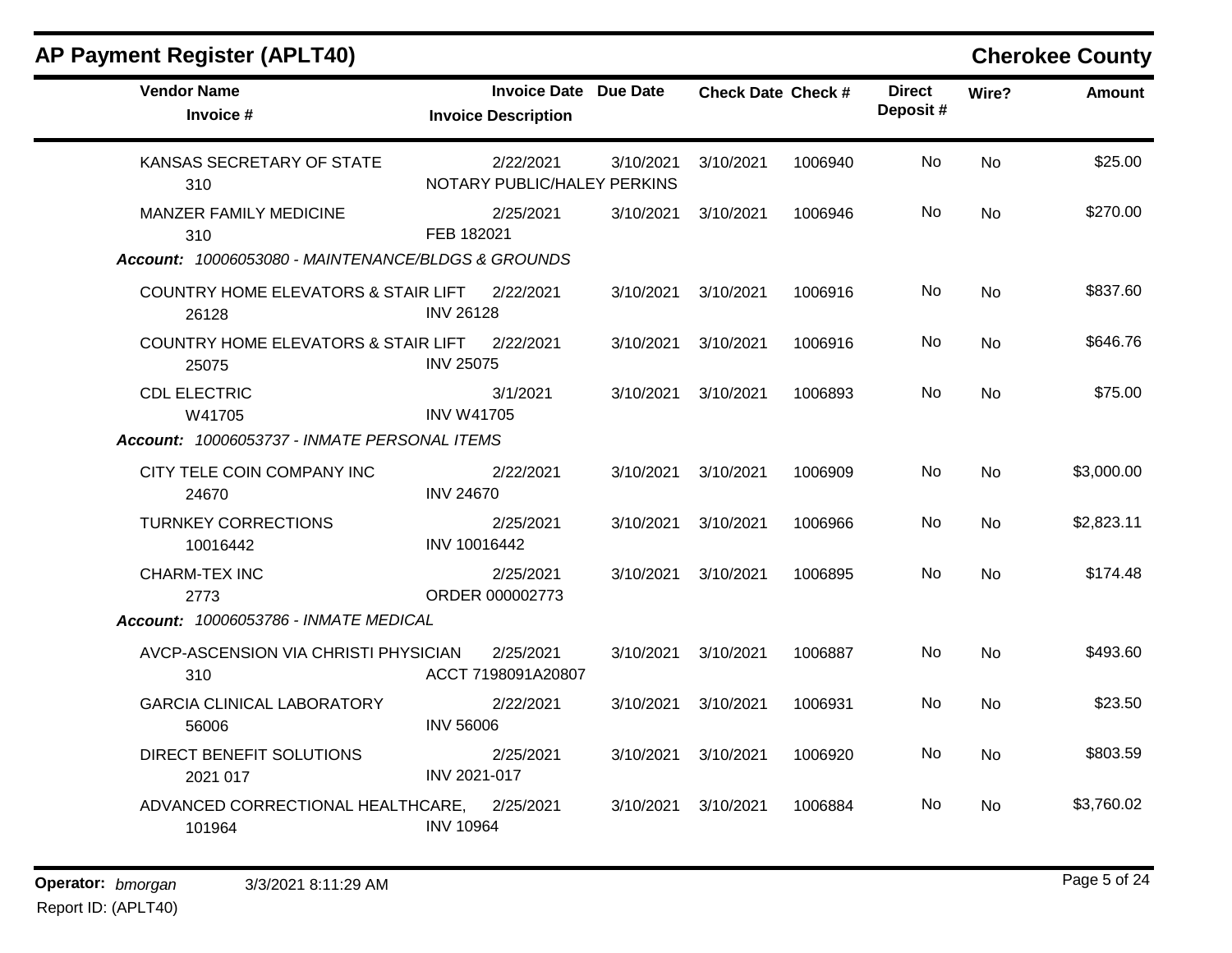| <b>AP Payment Register (APLT40)</b>             |                                                            |           |                           |         |                           |           | <b>Cherokee County</b> |
|-------------------------------------------------|------------------------------------------------------------|-----------|---------------------------|---------|---------------------------|-----------|------------------------|
| <b>Vendor Name</b><br>Invoice #                 | <b>Invoice Date Due Date</b><br><b>Invoice Description</b> |           | <b>Check Date Check #</b> |         | <b>Direct</b><br>Deposit# | Wire?     | <b>Amount</b>          |
| <b>Subtotal for Department: 060:</b>            |                                                            |           |                           |         |                           |           | \$23,475.65            |
| 070<br><b>DISTRICT COURT</b><br>Dept:           |                                                            |           |                           |         |                           |           |                        |
| Account: 10007053021 - PRINTING/OFFICE SUPPLIES |                                                            |           |                           |         |                           |           |                        |
| <b>OLIVER KENT LYNCH</b><br>310                 | 2/25/2021<br><b>REIMB/FRAME</b>                            | 3/10/2021 | 3/10/2021                 | 1006955 | No                        | <b>No</b> | \$22.89                |
| ETTINGER'S OFFICE SUPPLY<br>5364570             | 2/25/2021<br>INV 5364570                                   | 3/10/2021 | 3/10/2021                 | 1006924 | No.                       | <b>No</b> | \$173.78               |
| Account: 10007053028 - COMPUTER SUPPLIES        |                                                            |           |                           |         |                           |           |                        |
| ADVANTAGE COMPUTER ENTERPRISES IN<br>82246      | 2/25/2021<br><b>INV 82246</b>                              | 3/10/2021 | 3/10/2021                 | 1006885 | No.                       | <b>No</b> | \$37.50                |
| Account: 10007053074 - TELEPHONE BILLS          |                                                            |           |                           |         |                           |           |                        |
| COLUMBUS TELEPHONE COMPANY<br>310 CH            | 2/26/2021<br><b>ACCT 7577</b>                              | 3/10/2021 | 3/10/2021                 | 1006914 | No.                       | <b>No</b> | \$528.36               |
| Account: 10007053075 - DUES/SUBSCRIPTIONS       |                                                            |           |                           |         |                           |           |                        |
| <b>KDJA</b><br>310                              | 2/25/2021<br>2021 ANNUAL MEMBERSHIP DUES                   | 3/10/2021 | 3/10/2021                 | 1006942 | No.                       | <b>No</b> | \$100.00               |
| Account: 10007053089 - OTHER CONTRACTUAL        |                                                            |           |                           |         |                           |           |                        |
| <b>DOUGLAS ROPER STEELE</b><br>310              | 2/25/2021<br>MONTHLY ATTY/CO CONTRACT                      | 3/10/2021 | 3/10/2021                 | 1006921 | No                        | <b>No</b> | \$2,750.00             |
| <b>CANDACE BREWSTER GAYOSO</b><br>310           | 2/25/2021<br>MONTHLY ATTY/CO CONTRACT                      | 3/10/2021 | 3/10/2021                 | 1006891 | No.                       | No        | \$2,750.00             |
| JOANNA L DERFELT<br>310                         | 2/25/2021<br>MONTHLY ATTY/CO CONTRACT                      | 3/10/2021 | 3/10/2021                 | 1006936 | No                        | No        | \$2,750.00             |
| <b>MELANIE BINGHAM</b><br>310                   | 2/25/2021<br>MONTHLY ATTY/CO CONTRACT                      | 3/10/2021 | 3/10/2021                 | 1006949 | No                        | No        | \$2,750.00             |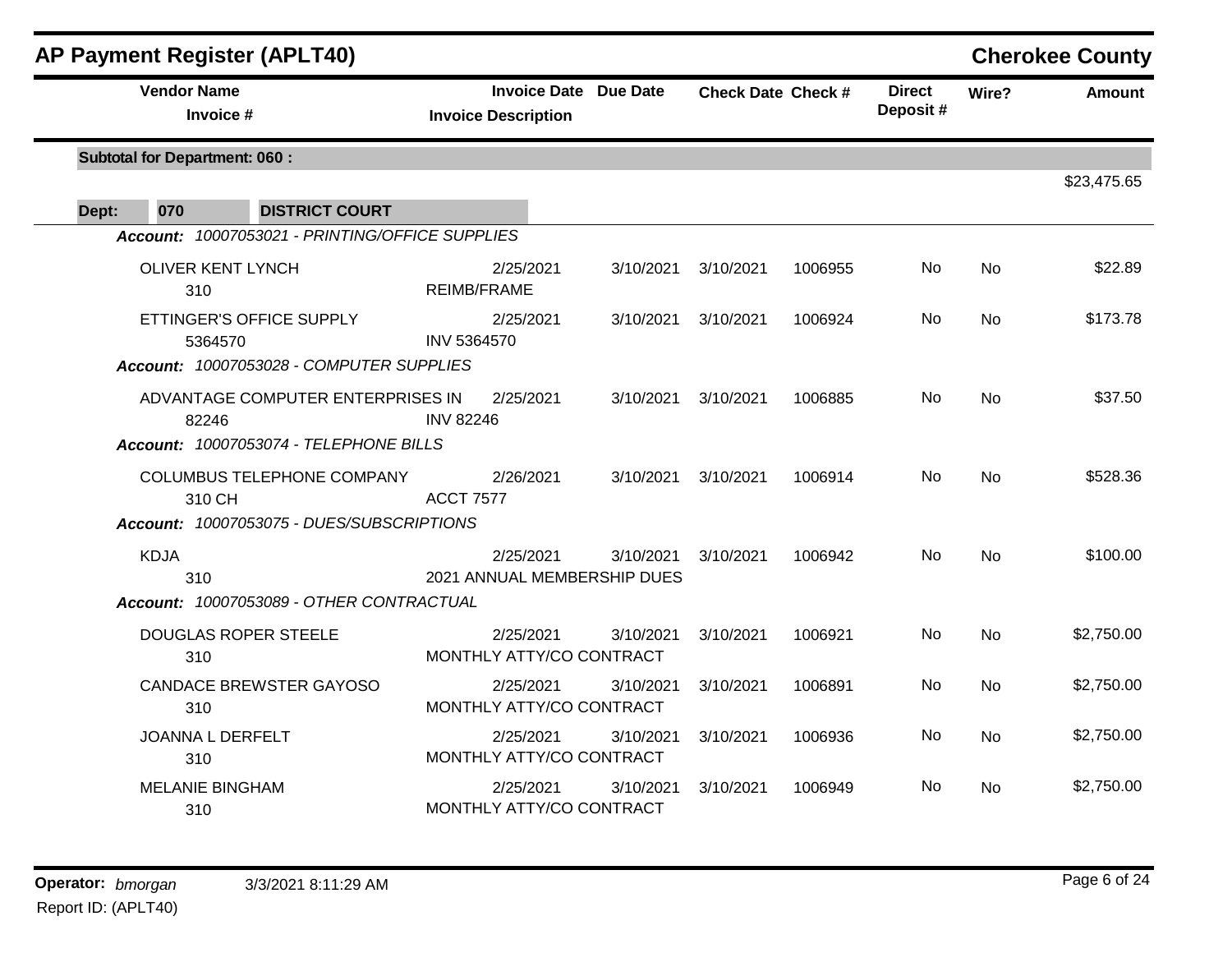| <b>AP Payment Register (APLT40)</b>              |                                                            |           |                           |         |                           |           | <b>Cherokee County</b> |
|--------------------------------------------------|------------------------------------------------------------|-----------|---------------------------|---------|---------------------------|-----------|------------------------|
| <b>Vendor Name</b><br>Invoice #                  | <b>Invoice Date Due Date</b><br><b>Invoice Description</b> |           | <b>Check Date Check #</b> |         | <b>Direct</b><br>Deposit# | Wire?     | Amount                 |
| <b>Subtotal for Department: 070:</b>             |                                                            |           |                           |         |                           |           |                        |
| <b>COURTHOUSE</b><br>080<br>Dept:                |                                                            |           |                           |         |                           |           | \$11,862.53            |
| Account: 10008053021 - PRINTING/OFFICE SUPPLIES  |                                                            |           |                           |         |                           |           |                        |
| <b>MYRA CARLISLE FRAZIER</b><br>310              | 3/1/2021<br>REIMB/PLAQUE                                   | 3/10/2021 | 3/10/2021                 | 1006951 | No                        | <b>No</b> | \$19.62                |
| Account: 10008053040 - JANITORIAL SUPPLIES       |                                                            |           |                           |         |                           |           |                        |
| <b>CINTAS #459</b><br>4076126299                 | 2/22/2021<br>INV 4076126299                                | 3/10/2021 | 3/10/2021                 | 1006906 | No                        | <b>No</b> | \$46.82                |
| <b>CINTAS #459</b><br>4076806661                 | 2/25/2021<br>INV 4076806661                                | 3/10/2021 | 3/10/2021                 | 1006906 | No                        | No        | \$46.82                |
| TRUE VALUE COLUMBUS<br>A432243                   | 3/1/2021<br><b>TRANS A432243</b>                           | 3/10/2021 | 3/10/2021                 | 1006965 | No                        | No        | \$1.69                 |
| Account: 10008053042 - BREAKROOM SUPPLIES        |                                                            |           |                           |         |                           |           |                        |
| <b>CULLIGAN OF JOPLIN</b><br>90680296            | 2/25/2021<br>INV 90680296 AND CREDIT MEMO 176782           | 3/10/2021 | 3/10/2021                 | 1006918 | No                        | No        | \$14.68                |
| Account: 10008053072 - GAS, ELECTRIC, WATER      |                                                            |           |                           |         |                           |           |                        |
| <b>LIBERTY UTILITIES</b><br>310 CH               | 2/22/2021<br>ACCT 305532-35-0                              | 3/10/2021 | 3/10/2021                 | 1006945 | <b>No</b>                 | <b>No</b> | \$1,925.79             |
| PRO SOLUTIONS, LLC<br>2021-01-068                | 2/23/2021<br>INV 2021-01-068                               | 3/10/2021 | 3/10/2021                 | 1006956 | No                        | <b>No</b> | \$1,203.56             |
| Account: 10008053074 - UTILITIES/TELEPHONE BILLS |                                                            |           |                           |         |                           |           |                        |
| COLUMBUS TELEPHONE COMPANY<br>310 CH             | 2/26/2021<br><b>ACCT 7577</b>                              | 3/10/2021 | 3/10/2021                 | 1006914 | No.                       | No        | \$945.94               |
| Account: 10008053089 - OTHER CONTRACTUAL         |                                                            |           |                           |         |                           |           |                        |
| <b>MERCY COLUMBUS</b><br>310 CH                  | 2/22/2021<br>CONT 9400004653600                            | 3/10/2021 | 3/10/2021                 | 1006950 | No.                       | No        | \$221.70               |
|                                                  |                                                            |           |                           |         |                           |           |                        |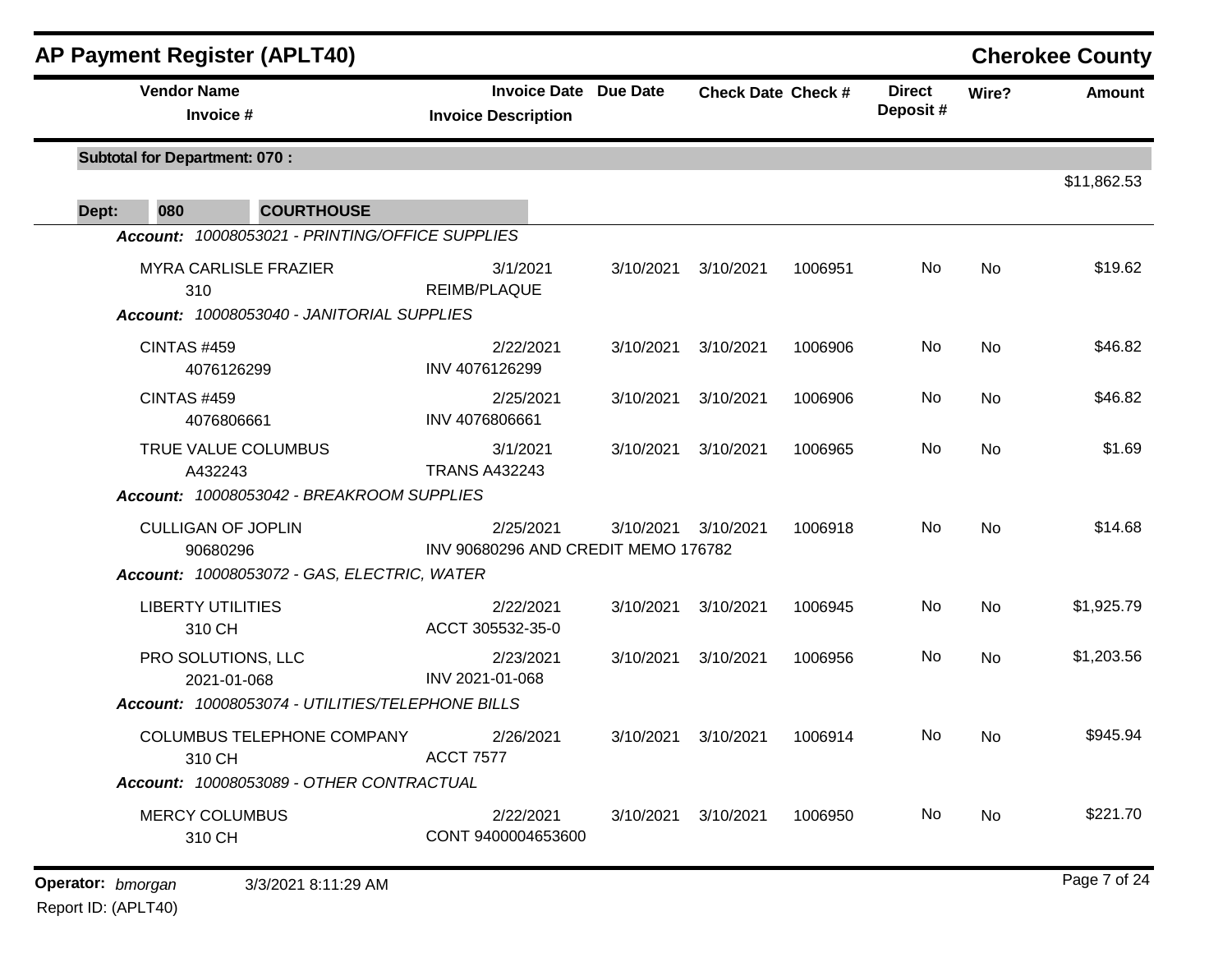| <b>AP Payment Register (APLT40)</b>                                                     |                                                            |           |                           |         |                           |           | <b>Cherokee County</b> |
|-----------------------------------------------------------------------------------------|------------------------------------------------------------|-----------|---------------------------|---------|---------------------------|-----------|------------------------|
| <b>Vendor Name</b><br>Invoice #                                                         | <b>Invoice Date Due Date</b><br><b>Invoice Description</b> |           | <b>Check Date Check #</b> |         | <b>Direct</b><br>Deposit# | Wire?     | <b>Amount</b>          |
| <b>FORENSIC MEDICAL</b><br>16990                                                        | 3/1/2021<br><b>INV 16990</b>                               | 3/10/2021 | 3/10/2021                 | 1006928 | No                        | No        | \$7,493.00             |
| <b>KENNETH E MAXTON</b><br>310                                                          | 2/22/2021<br><b>CORONER BILLING</b>                        | 3/10/2021 | 3/10/2021                 | 1006943 | No                        | No        | \$960.00               |
| <b>MERCY COLUMBUS</b><br>310                                                            | 2/22/2021<br>ACCT 9400004653601                            | 3/10/2021 | 3/10/2021                 | 1006950 | No                        | No        | \$178.00               |
| <b>Subtotal for Department: 080:</b>                                                    |                                                            |           |                           |         |                           |           |                        |
| 090<br><b>EMERGENCY PREPAREDNESS</b><br>Dept:                                           |                                                            |           |                           |         |                           |           | \$13,057.62            |
| Account: 10009053021 - PRINTING/OFFICE SUPPLIES<br><b>QUILL CORPORATION</b><br>14571766 | 2/23/2021<br>INV 14571766                                  | 3/10/2021 | 3/10/2021                 | 1006957 | No                        | <b>No</b> | \$77.60                |
| Account: 10009053029 - MISC SUPPLIES                                                    |                                                            |           |                           |         |                           |           |                        |
| <b>FASTENAL COMPANY</b><br><b>KSPIT82970</b>                                            | 3/1/2021<br>REF KSPIT82970                                 | 3/10/2021 | 3/10/2021                 | 1006926 | No                        | No        | \$79.90                |
| Account: 10009053072 - GAS, ELECTRIC, WATER                                             |                                                            |           |                           |         |                           |           |                        |
| <b>LIBERTY UTILITIES</b><br>310 EM<br>Account: 10009053074 - TELEPHONE BILLS            | 2/22/2021<br>ACCT 122003-60-1                              | 3/10/2021 | 3/10/2021                 | 1006945 | No                        | No        | \$112.28               |
| COLUMBUS TELEPHONE COMPANY<br>310 CH                                                    | 2/26/2021<br><b>ACCT 7577</b>                              | 3/10/2021 | 3/10/2021                 | 1006914 | No                        | No        | \$90.01                |
| <b>Subtotal for Department: 090:</b>                                                    |                                                            |           |                           |         |                           |           |                        |
| Dept:<br>095<br><b>HUMAN RESOURCE</b>                                                   |                                                            |           |                           |         |                           |           | \$359.79               |
| Account: 10009553074 - TELEPHONE BILLS                                                  |                                                            |           |                           |         |                           |           |                        |
| COLUMBUS TELEPHONE COMPANY<br>310 CH                                                    | 2/26/2021<br><b>ACCT 7577</b>                              | 3/10/2021 | 3/10/2021                 | 1006914 | No                        | No        | \$43.72                |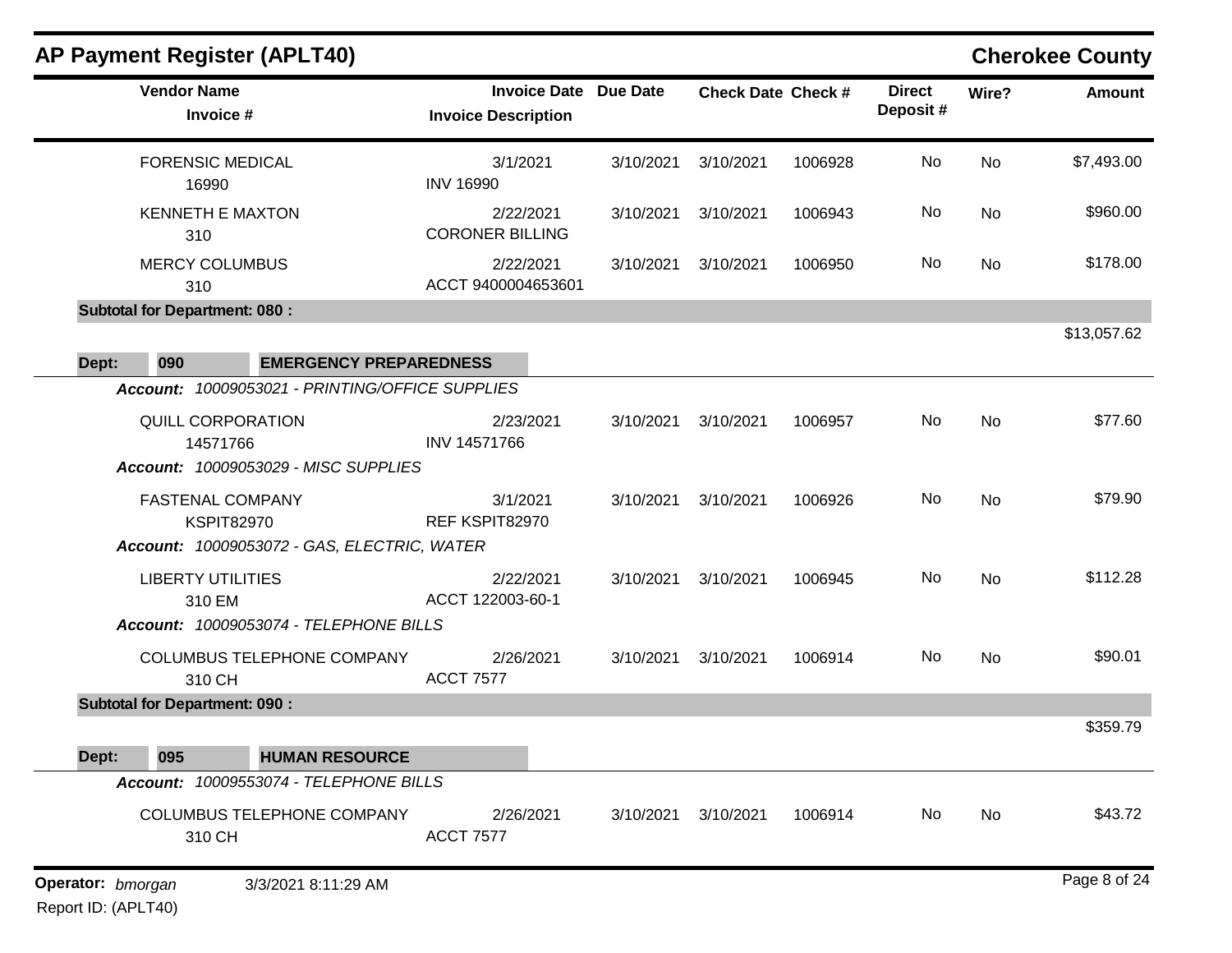|       | <b>Vendor Name</b>                          | <b>AP Payment Register (APLT40)</b>             |                  | <b>Invoice Date Due Date</b>  |           |                           |         | <b>Direct</b> |           | <b>Cherokee County</b> |
|-------|---------------------------------------------|-------------------------------------------------|------------------|-------------------------------|-----------|---------------------------|---------|---------------|-----------|------------------------|
|       | Invoice #                                   |                                                 |                  | <b>Invoice Description</b>    |           | <b>Check Date Check #</b> |         | Deposit#      | Wire?     | <b>Amount</b>          |
|       | <b>Subtotal for Department: 095:</b>        |                                                 |                  |                               |           |                           |         |               |           |                        |
| Dept: | 150                                         | <b>COMPUTER PROGRAMMING</b>                     |                  |                               |           |                           |         |               |           | \$43.72                |
|       |                                             | Account: 10015053074 - TELEPHONE BILLS          |                  |                               |           |                           |         |               |           |                        |
|       | 310 CH                                      | COLUMBUS TELEPHONE COMPANY                      | <b>ACCT 7577</b> | 2/26/2021                     | 3/10/2021 | 3/10/2021                 | 1006914 | No            | <b>No</b> | \$120.00               |
|       |                                             | Account: 10015053089 - OTHER CONTRACTUAL        |                  |                               |           |                           |         |               |           |                        |
|       | <b>STRONGHOLD DATA</b><br>35119             |                                                 | <b>INV 35119</b> | 3/1/2021                      | 3/10/2021 | 3/10/2021                 | 1006960 | No            | No        | \$5,598.10             |
|       | <b>Subtotal for Department: 150:</b>        |                                                 |                  |                               |           |                           |         |               |           |                        |
|       |                                             |                                                 |                  |                               |           |                           |         |               |           | \$5,718.10             |
| Dept: | 180                                         | <b>GENEOLOGY SOCIETY</b>                        |                  |                               |           |                           |         |               |           |                        |
|       | <b>Account:</b>                             | 10018053089 - OTHER CONTRACTUAL                 |                  |                               |           |                           |         |               |           |                        |
|       | <b>CCKG-H SOCIETY INC</b>                   |                                                 |                  | 2/25/2021                     | 3/10/2021 | 3/10/2021                 | 1006892 | No.           | <b>No</b> | \$2,000.00             |
|       | 310<br><b>Subtotal for Department: 180:</b> |                                                 |                  | <b>QUARTERLY DISTRIBUTION</b> |           |                           |         |               |           |                        |
|       |                                             |                                                 |                  |                               |           |                           |         |               |           | \$2,000.00             |
| Dept: | 190                                         | 911 MAPPING                                     |                  |                               |           |                           |         |               |           |                        |
|       |                                             | Account: 10019053021 - PRINTING/OFFICE SUPPLIES |                  |                               |           |                           |         |               |           |                        |
|       | QUILL CORPORATION<br>14572568               |                                                 | INV 14572568     | 2/23/2021                     | 3/10/2021 | 3/10/2021                 | 1006957 | No            | No        | \$151.94               |
|       |                                             | Account: 10019053074 - TELEPHONE BILLS          |                  |                               |           |                           |         |               |           |                        |
|       | 310 CH                                      | COLUMBUS TELEPHONE COMPANY                      | <b>ACCT 7577</b> | 2/26/2021                     |           | 3/10/2021 3/10/2021       | 1006914 | No            | No        | \$97.65                |
|       | <b>Subtotal for Department: 190:</b>        |                                                 |                  |                               |           |                           |         |               |           |                        |
| Dept: | 230                                         | <b>ECONOMIC DEVELOPMENT</b>                     |                  |                               |           |                           |         |               |           | \$249.59               |
|       |                                             |                                                 |                  |                               |           |                           |         |               |           |                        |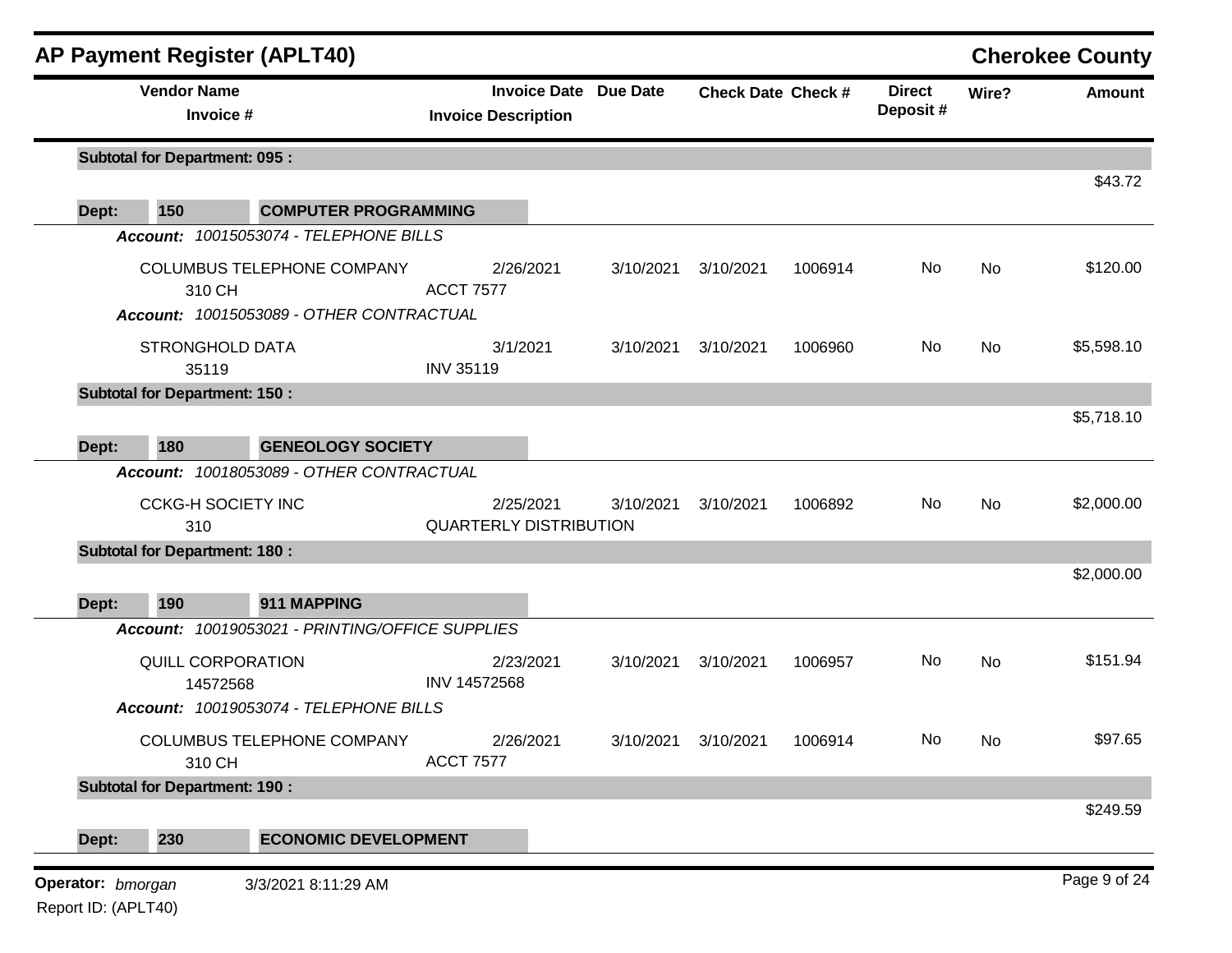| <b>AP Payment Register (APLT40)</b>              |             |                                                                   |           |                           |         |                           |           | <b>Cherokee County</b> |
|--------------------------------------------------|-------------|-------------------------------------------------------------------|-----------|---------------------------|---------|---------------------------|-----------|------------------------|
| <b>Vendor Name</b><br>Invoice #                  |             | <b>Invoice Date Due Date</b><br><b>Invoice Description</b>        |           | <b>Check Date Check #</b> |         | <b>Direct</b><br>Deposit# | Wire?     | <b>Amount</b>          |
| Account: 10023053089 - OTHER CONTRACTUAL         |             |                                                                   |           |                           |         |                           |           |                        |
| CHEROKEE COUNTY ECONOMIC DEVELOP<br>310          |             | 2/25/2021<br><b>QUARTERLY DISTRIBUTION</b>                        | 3/10/2021 | 3/10/2021                 | 1006900 | No                        | No        | \$13,750.00            |
| <b>Subtotal for Department: 230:</b>             |             |                                                                   |           |                           |         |                           |           |                        |
|                                                  |             |                                                                   |           |                           |         |                           |           | \$13,750.00            |
| <b>Subtotal for Fund: 100:</b>                   |             |                                                                   |           |                           |         |                           |           |                        |
|                                                  |             |                                                                   |           |                           |         |                           |           | \$72,401.30            |
| 110<br><b>ROAD AND BRIDGE</b><br>Fund:           |             |                                                                   |           |                           |         |                           |           |                        |
| 000<br><b>NON-DEPARTMENTAL</b><br>Dept:          |             |                                                                   |           |                           |         |                           |           |                        |
| Account: 11000053031 - DIESEL FUEL               |             |                                                                   |           |                           |         |                           |           |                        |
| JASPER MFA OIL<br>231126 HWY                     |             | 2/4/2021<br>INV #231126,231195,231133,231075,231076,231144,231127 | 3/10/2021 | 3/10/2021                 | 1006935 | No                        | <b>No</b> | \$543.60               |
| <b>JASPER MFA OIL</b><br>231126 HWY              |             | 2/4/2021<br>INV #231126,231195,231133,231075,231076,231144,231127 | 3/10/2021 | 3/10/2021                 | 1006935 | No                        | <b>No</b> | \$529.84               |
| JASPER MFA OIL<br>231126 HWY                     |             | 2/4/2021<br>INV #231126,231195,231133,231075,231076,231144,231127 | 3/10/2021 | 3/10/2021                 | 1006935 | No                        | <b>No</b> | \$541.20               |
| <b>JASPER MFA OIL</b><br>231126 HWY              | INV #231126 | 2/4/2021                                                          | 3/10/2021 | 3/10/2021                 | 1006935 | No                        | No        | \$594.65               |
| <b>JASPER MFA OIL</b><br>231126 HWY              |             | 2/4/2021<br>INV #231126,231195,231133,231075,231076,231144,231127 | 3/10/2021 | 3/10/2021                 | 1006935 | No                        | No        | \$1,515.08             |
| JASPER MFA OIL<br>231126 HWY                     |             | 2/4/2021<br>INV #231126,231195,231133,231075,231076,231144,231127 |           | 3/10/2021 3/10/2021       | 1006935 | No                        | No        | \$1,961.94             |
| <b>JASPER MFA OIL</b><br>231126 HWY              |             | 2/4/2021<br>INV #231126,231195,231133,231075,231076,231144,231127 |           | 3/10/2021 3/10/2021       | 1006935 | No                        | No        | \$539.15               |
| Account: 11000053074 - UTILITIES/TELEPHONE BILLS |             |                                                                   |           |                           |         |                           |           |                        |
| <b>COLUMBUS TELEPHONE COMPANY</b><br>2586 HWY 00 | #2586       | 3/1/2021                                                          | 3/10/2021 | 3/10/2021                 | 1006915 | No                        | No        | \$201.32               |
| Operator: bmorgan<br>3/3/2021 8:11:30 AM         |             |                                                                   |           |                           |         |                           |           | Page 10 of 24          |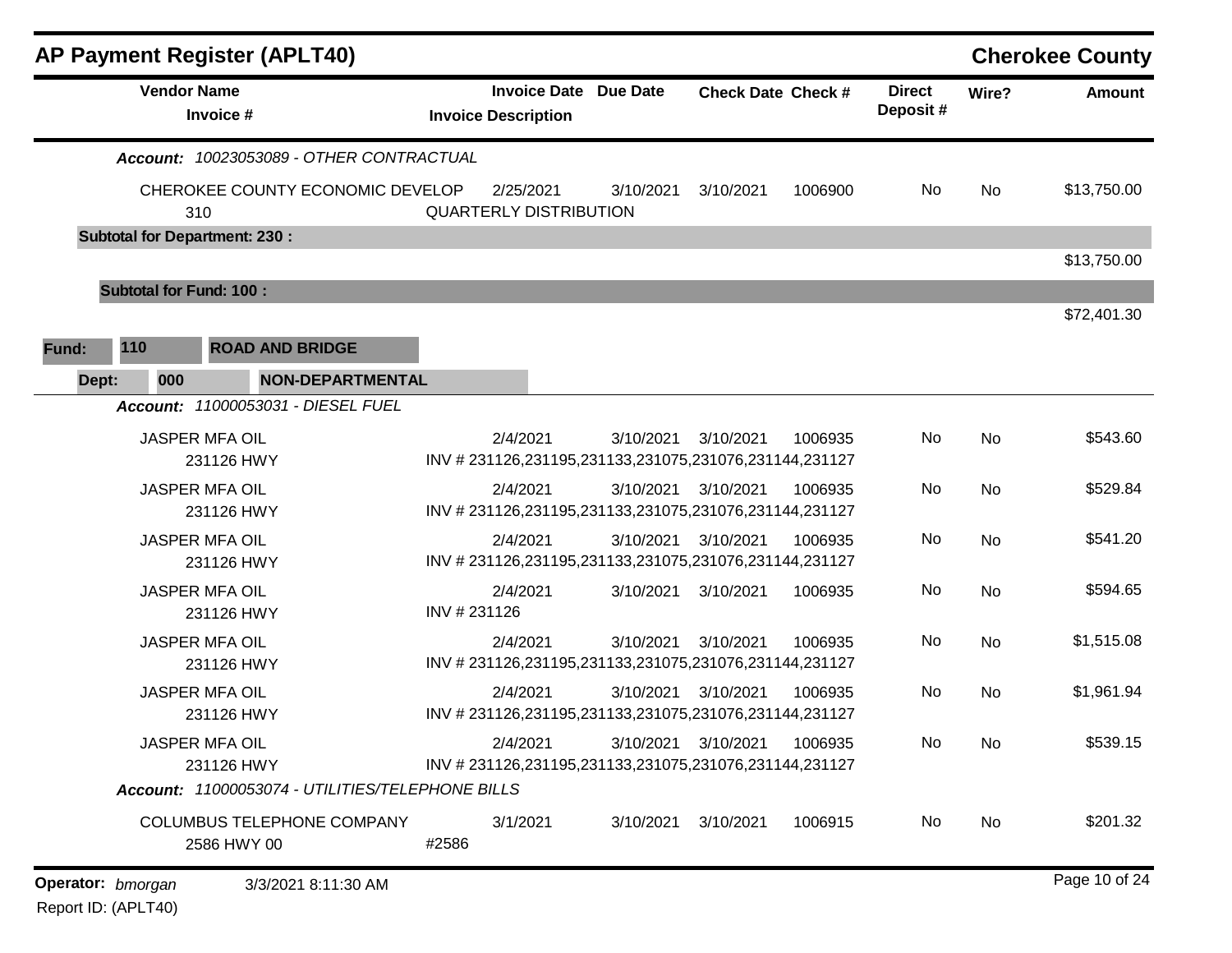| <b>Vendor Name</b><br>Invoice #                                                              | <b>Invoice Date Due Date</b><br><b>Invoice Description</b> |           | <b>Check Date Check #</b> |         | <b>Direct</b><br>Deposit# | Wire?     | <b>Amount</b> |
|----------------------------------------------------------------------------------------------|------------------------------------------------------------|-----------|---------------------------|---------|---------------------------|-----------|---------------|
| <b>LIBERTY UTILITIES</b><br>906398-41-7 HWY 03<br>Account: 11000053079 - MACHINERY/EQUIPMENT | 2/11/2021<br>ACCT # 906398-41-7                            | 3/10/2021 | 3/10/2021                 | 1006945 | No                        | <b>No</b> | \$588.38      |
| NATALINIS AUTOMOTIVE<br>763184 HWY                                                           | 2/23/2021<br>INV#763184 HOSE, FITTINGS                     | 3/10/2021 | 3/10/2021                 | 1006953 | No                        | <b>No</b> | \$105.64      |
| NATALINIS AUTOMOTIVE<br>762555 HWY                                                           | 2/16/2021<br>INV #762555 OIL PRESSURE SWITCH GAUGE         | 3/10/2021 | 3/10/2021                 | 1006952 | No                        | <b>No</b> | \$56.99       |
| NATALINIS AUTOMOTIVE<br>763249 HWY                                                           | 2/24/2021<br>INV #763249 SLIDE TERMINAL, WIRE NUT          | 3/10/2021 | 3/10/2021                 | 1006953 | <b>No</b>                 | No        | \$20.15       |
| NATALINIS AUTOMOTIVE<br>762559 HWY                                                           | 2/16/2021<br>INV #762559 WINDOW SWITCH                     | 3/10/2021 | 3/10/2021                 | 1006952 | No                        | <b>No</b> | \$155.37      |
| NATALINIS AUTOMOTIVE<br>763490 HWY                                                           | 2/26/2021<br>INV #763490 FUEL FILTER                       | 3/10/2021 | 3/10/2021                 | 1006953 | No                        | <b>No</b> | \$74.54       |
| NATALINIS AUTOMOTIVE<br>762566 HWY                                                           | 2/16/2021<br>INV #762566 HOSE FITTINGS, HOSE               | 3/10/2021 | 3/10/2021                 | 1006952 | No.                       | <b>No</b> | \$256.15      |
| SAFETY-KLEEN SYSTEMS 5201<br>85277052 HWY                                                    | 2/12/2021<br>INV #85277052 PART WASHER-SOLVENT             | 3/10/2021 | 3/10/2021                 | 1006958 | No                        | No        | \$392.40      |
| NATALINIS AUTOMOTIVE<br>762671 HWY                                                           | 2/17/2021<br>INV #762671 HEAD LAMP                         | 3/10/2021 | 3/10/2021                 | 1006952 | No.                       | <b>No</b> | \$106.98      |
| NATALINIS AUTOMOTIVE<br>762774 HWY                                                           | 2/18/2021<br>INV #762774 VALVE STEM, PATCH                 | 3/10/2021 | 3/10/2021                 | 1006952 | No                        | No        | \$70.19       |
| NATALINIS AUTOMOTIVE<br>762823 HWY                                                           | 2/19/2021<br>INV #762823 FUEL FILTER                       | 3/10/2021 | 3/10/2021                 | 1006952 | No                        | <b>No</b> | \$17.48       |
| NATALINIS AUTOMOTIVE<br>763367 HWY                                                           | 2/25/2021<br>INV #763367 SPARK PLUG, AIR FILTER            | 3/10/2021 | 3/10/2021                 | 1006953 | No                        | <b>No</b> | \$80.14       |
| NATALINIS AUTOMOTIVE<br>762843 HWY                                                           | 2/19/2021<br>INV #762843 HOSE, HOSE FITTINGS               | 3/10/2021 | 3/10/2021                 | 1006953 | No.                       | No        | \$98.98       |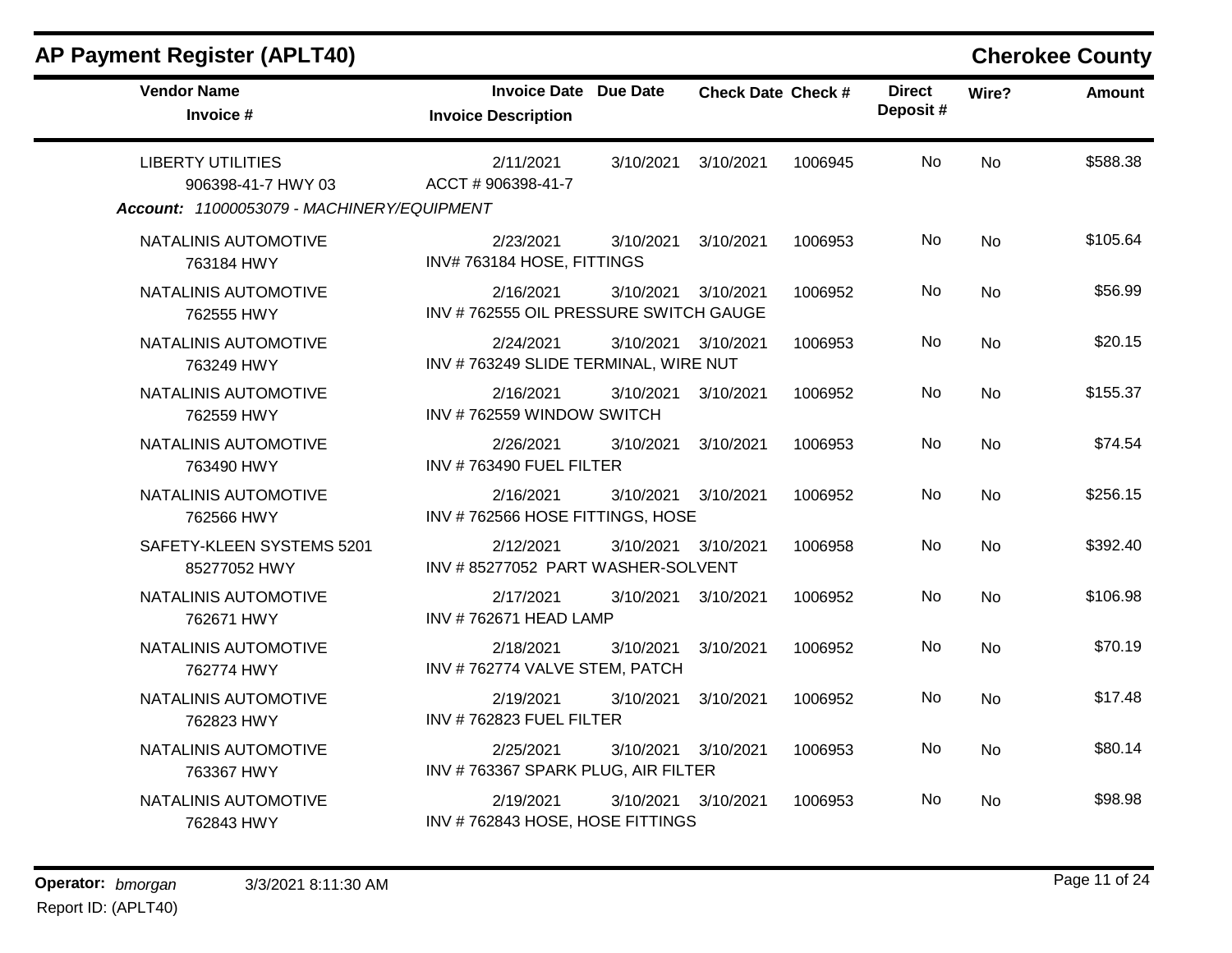| <b>AP Payment Register (APLT40)</b>                  |                                                   |                 |                           |         |                           |           | <b>Cherokee County</b> |
|------------------------------------------------------|---------------------------------------------------|-----------------|---------------------------|---------|---------------------------|-----------|------------------------|
| <b>Vendor Name</b><br>Invoice #                      | <b>Invoice Date</b><br><b>Invoice Description</b> | <b>Due Date</b> | <b>Check Date Check #</b> |         | <b>Direct</b><br>Deposit# | Wire?     | <b>Amount</b>          |
| NATALINIS AUTOMOTIVE<br>763159 HWY                   | 2/23/2021<br>INV #763159 TUBING, WIRE             | 3/10/2021       | 3/10/2021                 | 1006953 | No                        | No        | \$27.75                |
| <b>FARMERS COOPERATIVE ASSOCIATION</b><br>296066 HWY | 2/26/2021<br><b>INV #296066 SCREWS</b>            | 3/10/2021       | 3/10/2021                 | 1006925 | No                        | No        | \$5.23                 |
| NATALINIS AUTOMOTIVE<br>762511 HWY                   | 2/15/2021<br>INV #762511 DEF                      | 3/10/2021       | 3/10/2021                 | 1006952 | No                        | No        | \$51.96                |
| <b>FARMERS COOPERATIVE ASSOCIATION</b><br>294967 HWY | 2/12/2021<br>INV #294967 BOLTS                    | 3/10/2021       | 3/10/2021                 | 1006925 | No                        | No        | \$38.92                |
| <b>FARMERS COOPERATIVE ASSOCIATION</b><br>295419 HWY | 2/17/2021<br>INV # 295419 BOLTS                   | 3/10/2021       | 3/10/2021                 | 1006925 | No                        | No        | \$37.37                |
| NATALINIS AUTOMOTIVE<br>763313 HWY                   | 2/24/2021<br>INV #763313 HWY BATTERY              | 3/10/2021       | 3/10/2021                 | 1006953 | No                        | No        | \$324.16               |
| NATALINIS AUTOMOTIVE<br>763361 HWY                   | 2/25/2021<br>INV #763361 SLIDE TERMINAL           | 3/10/2021       | 3/10/2021                 | 1006953 | No                        | <b>No</b> | \$12.90                |
| <b>FARMERS COOPERATIVE ASSOCIATION</b><br>295492 HWY | 2/18/2021<br>INV #295492 HOSE                     | 3/10/2021       | 3/10/2021                 | 1006925 | No                        | <b>No</b> | \$2.11                 |
| <b>FARMERS COOPERATIVE ASSOCIATION</b><br>295913 HWY | 2/24/2021<br>INV #295913 FARM HOSE, WIRE          | 3/10/2021       | 3/10/2021                 | 1006925 | No                        | No        | \$65.39                |
| <b>FARMERS COOPERATIVE ASSOCIATION</b><br>296092 HWY | 2/26/2021<br>INV #296092 HASP                     | 3/10/2021       | 3/10/2021                 | 1006925 | No                        | No        | \$5.11                 |
| FARMERS COOPERATIVE ASSOCIATION<br>296077 HWY        | 2/26/2021<br><b>INV #296077 HINGE WELD</b>        | 3/10/2021       | 3/10/2021                 | 1006925 | No                        | No        | \$5.43                 |
| NATALINIS AUTOMOTIVE<br>763362 HWY                   | 2/25/2021<br>INV #763362 FUEL FILTER              | 3/10/2021       | 3/10/2021                 | 1006953 | No                        | No        | \$57.06                |
| JOPLIN FREIGHTLINER SALES INC<br>60861906 HWY        | 2/19/2021<br>INV # 60861906 FUEL LINE             |                 | 3/10/2021 3/10/2021       | 1006938 | No                        | No        | \$807.16               |
| JOHN FABICK TRACTOR CO<br>PIJO0410121 HWY            | 2/25/2021<br>INV # PIJO0410121 HOSE               | 3/10/2021       | 3/10/2021                 | 1006937 | No                        | No        | \$115.58               |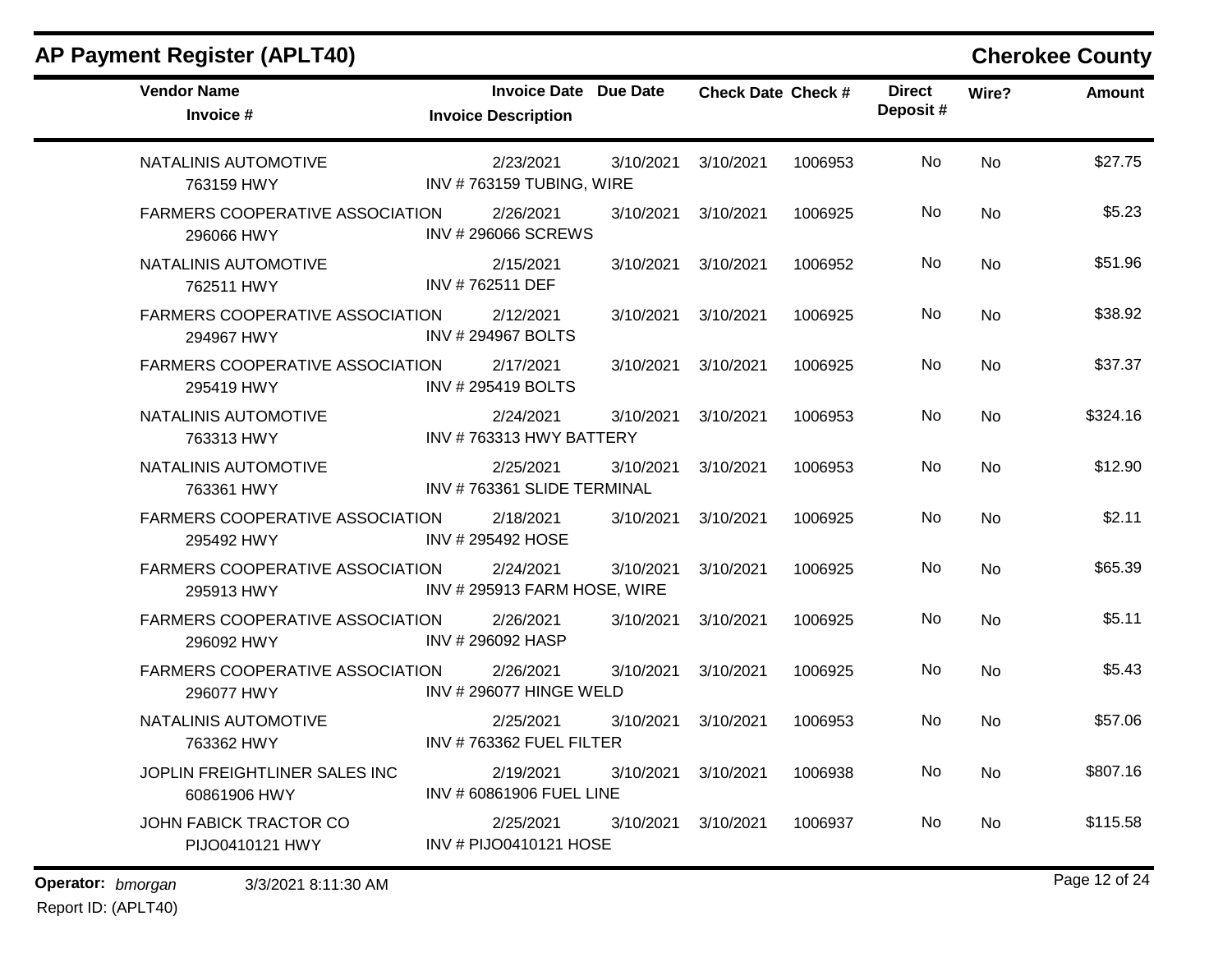| <b>AP Payment Register (APLT40)</b>                  |                                                      |                 |                           |         |                           |           | <b>Cherokee County</b> |
|------------------------------------------------------|------------------------------------------------------|-----------------|---------------------------|---------|---------------------------|-----------|------------------------|
| <b>Vendor Name</b><br>Invoice #                      | <b>Invoice Date</b><br><b>Invoice Description</b>    | <b>Due Date</b> | <b>Check Date Check #</b> |         | <b>Direct</b><br>Deposit# | Wire?     | <b>Amount</b>          |
| JOHN FABICK TRACTOR CO<br>PIJO0409638 HWY            | 2/19/2021<br>INV # PIJO0409638                       | 3/10/2021       | 3/10/2021                 | 1006937 | No                        | <b>No</b> | \$304.78               |
| JOHN FABICK TRACTOR CO<br>PIJO0409480 HWY            | 2/17/2021<br>INV # PIJO0409480                       | 3/10/2021       | 3/10/2021                 | 1006937 | No                        | No        | \$1,325.00             |
| <b>HERITAGE TRACTOR</b><br>11015349 HWY              | 2/22/2021<br>INV #11015349 BATTERY                   | 3/10/2021       | 3/10/2021                 | 1006933 | No                        | No        | \$373.74               |
| <b>HERITAGE TRACTOR</b><br>11018960 HWY              | 2/25/2021<br>INV #11018960                           | 3/10/2021       | 3/10/2021                 | 1006933 | No                        | No        | \$274.50               |
| <b>GALENA TRANSFER STATION</b><br>4545-000004342 HWY | 2/15/2021<br>INV #4545-000004342                     | 3/10/2021       | 3/10/2021                 | 1006930 | No                        | No        | \$2,024.35             |
| <b>BILL'S MOWER</b><br><b>INVOICE #3 HWY</b>         | 1/22/2021<br>#3 AIR FILTER, FUEL FILTER, SPARK PLUG, | 3/10/2021       | 3/10/2021                 | 1006888 | No                        | No        | \$178.83               |
| TRUE VALUE COLUMBUS<br>A431849 HWY                   | 2/25/2021<br>INV # A431849                           | 3/10/2021       | 3/10/2021                 | 1006965 | No                        | No        | \$22.46                |
| NATALINIS AUTOMOTIVE<br>762560 HWY                   | 2/16/2021<br>INV #762560                             | 3/10/2021       | 3/10/2021                 | 1006952 | No                        | No        | \$59.76                |
| JOPLIN FREIGHTLINER SALES INC<br>60805906 HWY        | 2/25/2021<br>INV # 60805906 FUEL FILTER              | 3/10/2021       | 3/10/2021                 | 1006938 | No                        | No        | \$222.12               |
| JOPLIN FREIGHTLINER SALES INC<br>60868606 HWY        | 2/25/2021<br>INV # 60868606 FUEL LINE, HOSE,         | 3/10/2021       | 3/10/2021                 | 1006938 | No                        | No        | \$869.05               |
| JOPLIN FREIGHTLINER SALES INC<br>60869706 HWY        | 2/22/2021<br>INV #60869706 BELT, KIT, GUIDE          | 3/10/2021       | 3/10/2021                 | 1006938 | No                        | No        | \$330.46               |
| JOPLIN FREIGHTLINER SALES INC<br>60882506 HWY        | 2/24/2021<br>INV # 60882506 VALVE, GASKET            | 3/10/2021       | 3/10/2021                 | 1006938 | No.                       | No.       | \$939.26               |
| <b>FLEETPRIDE</b><br>68589623 HWY                    | 2/15/2021<br>INV # 68589623 AIR ELEMENT              | 3/10/2021       | 3/10/2021                 | 1006927 | No                        | No        | \$127.20               |
| <b>CHEROKEE COUNTY TREASURER</b><br>#1               | 3/1/2021<br>Truck repairs                            | 3/10/2021       | 3/10/2021                 | 1006905 | No                        | No        | \$4,000.00             |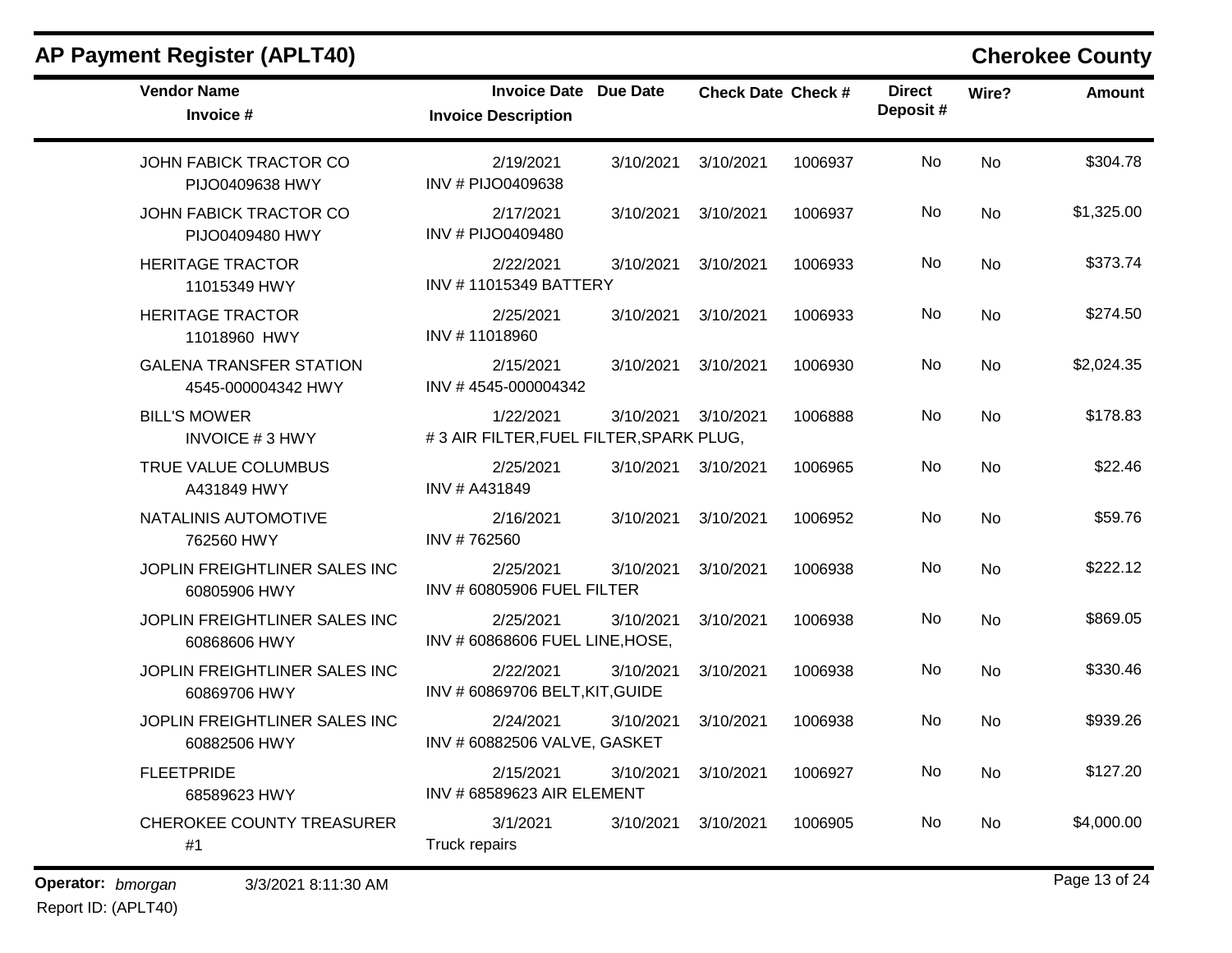| <b>Vendor Name</b><br>Invoice #                    | <b>Invoice Date Due Date</b><br><b>Invoice Description</b>       |           | <b>Check Date Check #</b> |         | <b>Direct</b><br>Deposit# | Wire?     | <b>Amount</b> |
|----------------------------------------------------|------------------------------------------------------------------|-----------|---------------------------|---------|---------------------------|-----------|---------------|
| TRUE VALUE COLUMBUS<br>A431615 HWY                 | 2/23/2021<br>INV # A431615                                       | 3/10/2021 | 3/10/2021                 | 1006965 | No                        | <b>No</b> | \$11.47       |
| JOPLIN FREIGHTLINER SALES INC<br>60890506 HWY      | 2/24/2021<br>INV #60890506                                       | 3/10/2021 | 3/10/2021                 | 1006938 | No                        | <b>No</b> | \$55.22       |
| NATALINIS AUTOMOTIVE<br>762296 HWY                 | 2/12/2021<br>INV #762296 CABLE, BATTERY TERMINAL, SOLDER PELLETS | 3/10/2021 | 3/10/2021                 | 1006952 | No                        | <b>No</b> | \$33.25       |
| NATALINIS AUTOMOTIVE<br>762452 HWY                 | 2/15/2021<br>INV #762452 FUEL FILTER                             | 3/10/2021 | 3/10/2021                 | 1006952 | No                        | No        | \$252.52      |
| <b>TRAVIS HESS</b><br>714420 HWY                   | 2/25/2021<br>INV #714420 HINGE & ROLLER                          | 3/10/2021 | 3/10/2021                 | 1006964 | No                        | <b>No</b> | \$100.00      |
| <b>FLEETPRIDE</b><br>68241457 HWY                  | 2/9/2021<br>INV # 68241457 DIESEL EXHAUST FLUID                  | 3/10/2021 | 3/10/2021                 | 1006927 | No                        | <b>No</b> | \$49.60       |
| NATALINIS AUTOMOTIVE<br>762453 HWY                 | 2/15/2021<br>INV #762453 BLOWER MOTOR                            | 3/10/2021 | 3/10/2021                 | 1006952 | No                        | <b>No</b> | \$76.98       |
| Account: 11000053080 - MAINTENANCE/BLDGS & GROUNDS |                                                                  |           |                           |         |                           |           |               |
| CLEAN THE UNIFORM CO JOPLIN<br>20196886 HWY        | 2/15/2021<br>INV #20196886                                       | 3/10/2021 | 3/10/2021                 | 1006911 | No                        | No        | \$41.85       |
| CLEAN THE UNIFORM CO JOPLIN<br>20198368 HWY        | 2/22/2021<br>INV #20198368                                       | 3/10/2021 | 3/10/2021                 | 1006911 | No                        | No        | \$104.27      |
| <b>Subtotal for Department: 000:</b>               |                                                                  |           |                           |         |                           |           |               |
|                                                    |                                                                  |           |                           |         |                           |           | \$21,782.97   |
| <b>Subtotal for Fund: 110:</b>                     |                                                                  |           |                           |         |                           |           |               |
|                                                    |                                                                  |           |                           |         |                           |           | \$21,782.97   |
| 120<br><b>EXTENSION COUNCIL</b><br>Fund:           |                                                                  |           |                           |         |                           |           |               |
| <b>NON-DEPARTMENTAL</b><br>Dept:<br>000            |                                                                  |           |                           |         |                           |           |               |
| Account: 12000052090 OTHER CONTRACTUM              |                                                                  |           |                           |         |                           |           |               |

*Account: 12000053089 - OTHER CONTRACTUAL*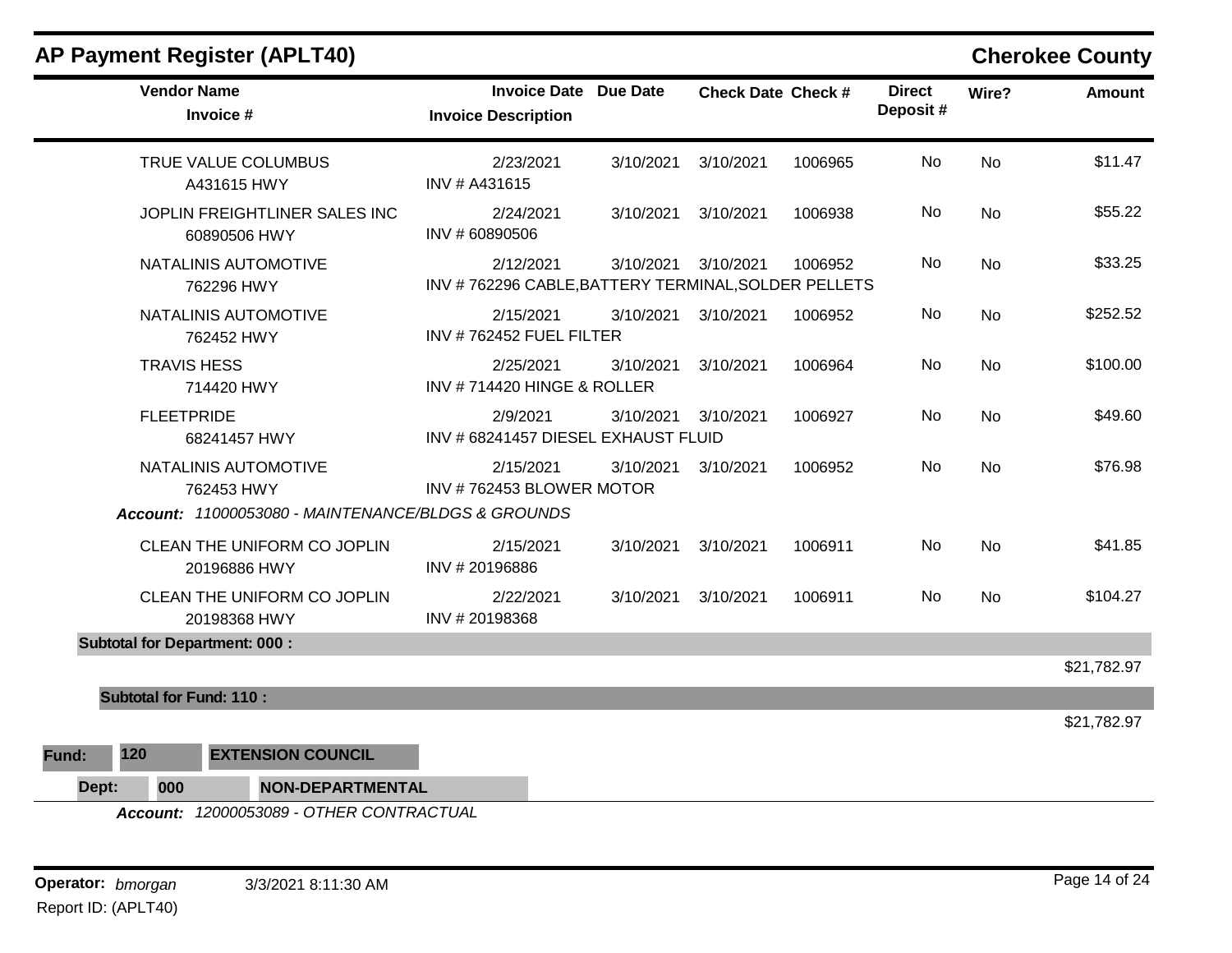|       | <b>AP Payment Register (APLT40)</b>  |                                                 |                  |                                                            |           |                           |         |                            |           | <b>Cherokee County</b> |
|-------|--------------------------------------|-------------------------------------------------|------------------|------------------------------------------------------------|-----------|---------------------------|---------|----------------------------|-----------|------------------------|
|       | <b>Vendor Name</b><br>Invoice #      |                                                 |                  | <b>Invoice Date Due Date</b><br><b>Invoice Description</b> |           | <b>Check Date Check #</b> |         | <b>Direct</b><br>Deposit # | Wire?     | <b>Amount</b>          |
|       | 310                                  | CHEROKEE COUNTY EXTENSION COUNCIL               |                  | 2/25/2021<br><b>QUARTERLY DISTRIBUTION</b>                 | 3/10/2021 | 3/10/2021                 | 1006901 | No                         | <b>No</b> | \$61,162.50            |
|       | <b>Subtotal for Department: 000:</b> |                                                 |                  |                                                            |           |                           |         |                            |           |                        |
|       |                                      |                                                 |                  |                                                            |           |                           |         |                            |           | \$61,162.50            |
|       | <b>Subtotal for Fund: 120:</b>       |                                                 |                  |                                                            |           |                           |         |                            |           | \$61,162.50            |
|       |                                      |                                                 |                  |                                                            |           |                           |         |                            |           |                        |
| Fund: | 130                                  | <b>NOXIOUS WEED</b>                             |                  |                                                            |           |                           |         |                            |           |                        |
| Dept: | 000                                  | <b>NON-DEPARTMENTAL</b>                         |                  |                                                            |           |                           |         |                            |           |                        |
|       |                                      | Account: 13000053074 - TELEPHONE BILLS          |                  |                                                            |           |                           |         |                            |           |                        |
|       |                                      | COLUMBUS TELEPHONE COMPANY                      |                  | 2/26/2021                                                  | 3/10/2021 | 3/10/2021                 | 1006914 | No.                        | <b>No</b> | \$133.13               |
|       | 310                                  |                                                 | <b>ACCT 2293</b> |                                                            |           |                           |         |                            |           |                        |
|       | <b>Subtotal for Department: 000:</b> |                                                 |                  |                                                            |           |                           |         |                            |           | \$133.13               |
|       | <b>Subtotal for Fund: 130:</b>       |                                                 |                  |                                                            |           |                           |         |                            |           |                        |
|       |                                      |                                                 |                  |                                                            |           |                           |         |                            |           | \$133.13               |
| Fund: | 140                                  | <b>HEALTH</b>                                   |                  |                                                            |           |                           |         |                            |           |                        |
|       | 000                                  | <b>NON-DEPARTMENTAL</b>                         |                  |                                                            |           |                           |         |                            |           |                        |
| Dept: |                                      | Account: 14000053021 - PRINTING/OFFICE SUPPLIES |                  |                                                            |           |                           |         |                            |           |                        |
|       |                                      |                                                 |                  |                                                            |           |                           |         |                            |           | \$406.12               |
|       | <b>CHASE CARD SERVICES</b><br>310    |                                                 |                  | 2/25/2021<br>ACCT 4246311970005747                         | 3/10/2021 | 3/10/2021                 | 1006896 | No.                        | <b>No</b> |                        |
|       | QUILL CORPORATION<br>14602418        |                                                 | INV 14602418     | 2/25/2021                                                  | 3/10/2021 | 3/10/2021                 | 1006957 | No                         | No        | \$49.99                |
|       | QUILL CORPORATION<br>14709903        |                                                 | INV 14709903     | 3/1/2021                                                   | 3/10/2021 | 3/10/2021                 | 1006957 | No                         | <b>No</b> | \$33.58                |
|       |                                      | Account: 14000053025 - PARTS/VEHICLE REPAIRS    |                  |                                                            |           |                           |         |                            |           |                        |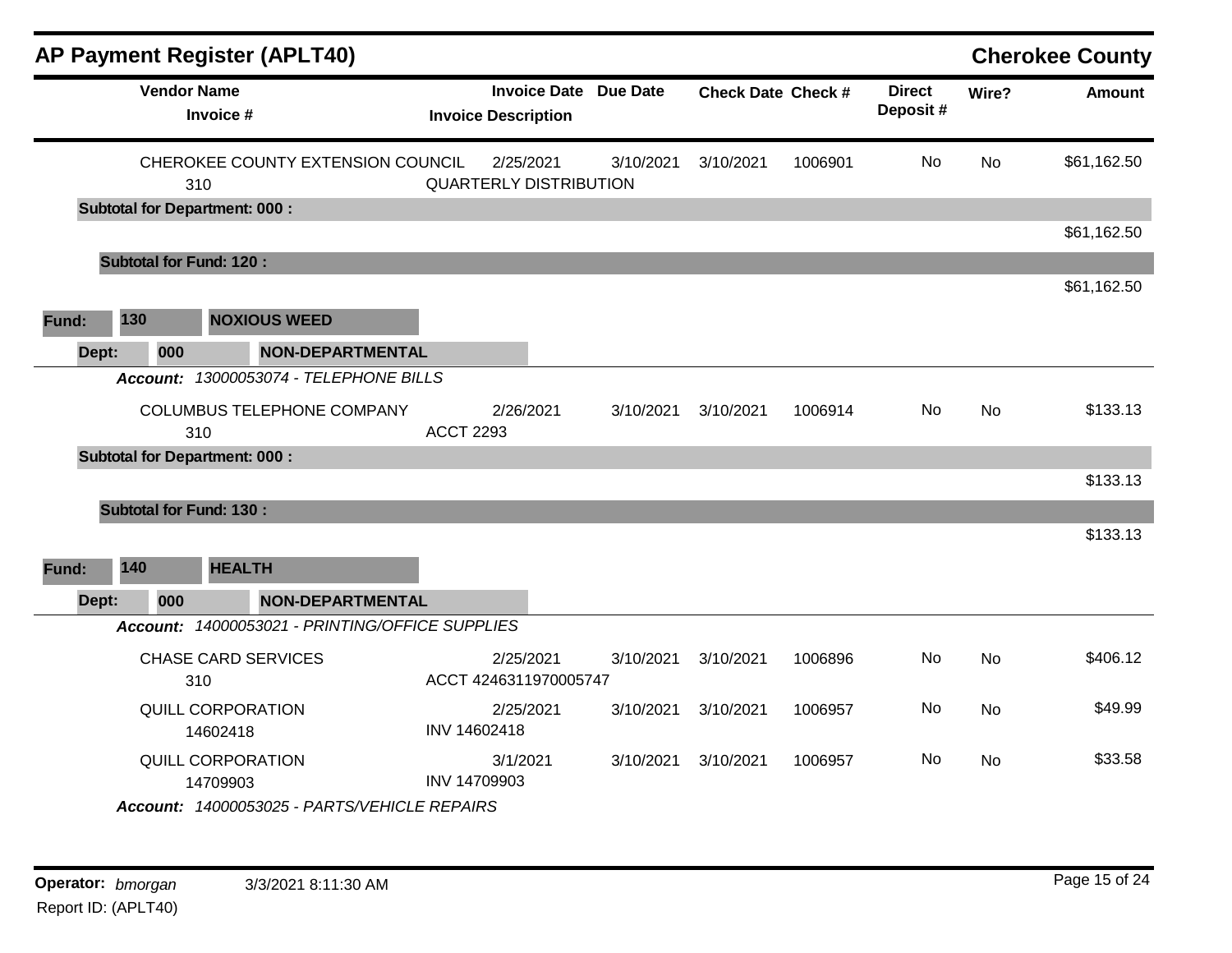| <b>Vendor Name</b><br>Invoice #                                                        | <b>Invoice Date Due Date</b><br><b>Invoice Description</b> |           | <b>Check Date Check #</b> |         | <b>Direct</b><br>Deposit# | Wire?     | <b>Amount</b> |
|----------------------------------------------------------------------------------------|------------------------------------------------------------|-----------|---------------------------|---------|---------------------------|-----------|---------------|
| <b>WEX BANK</b><br>70524898<br>Account: 14000053043 - HEALTH DEPT MED SUPPLIES         | 3/1/2021<br>INV 70524898                                   |           | 3/10/2021 3/10/2021       | 1006970 | No.                       | <b>No</b> | \$44.87       |
| <b>BOUND TREE</b><br>83936404                                                          | 2/25/2021<br>INV 83936404                                  |           | 3/10/2021 3/10/2021       | 1006889 | No                        | No        | \$89.00       |
| J AND B MEDICAL SUPPLY<br>7059464<br>Account: 14000053072 - GAS, ELECTRIC, WATER/PHONE | 2/25/2021<br><b>INV 7059464</b>                            |           | 3/10/2021 3/10/2021       | 1006934 | <b>No</b>                 | <b>No</b> | \$455.92      |
| <b>CHASE CARD SERVICES</b><br>310                                                      | 2/25/2021<br>ACCT 4246311970005747                         |           | 3/10/2021 3/10/2021       | 1006896 | No                        | <b>No</b> | \$33.32       |
| <b>COLUMBUS TELEPHONE COMPANY</b><br>310 HE                                            | 3/1/2021<br><b>ACCT 2311</b>                               |           | 3/10/2021 3/10/2021       | 1006914 | No.                       | No        | \$63.83       |
| <b>CITY OF COLUMBUS</b><br>310 HE                                                      | 3/1/2021<br>ACCT 07-17240-00                               | 3/10/2021 | 3/10/2021                 | 1006907 | No                        | <b>No</b> | \$60.00       |
| <b>LIBERTY UTILITIES</b><br>310 HE                                                     | 2/25/2021<br>ACCT 616527-32-1                              |           | 3/10/2021 3/10/2021       | 1006945 | No                        | No        | \$362.99      |
| <b>COLUMBUS TELEPHONE COMPANY</b><br>310 HE1<br>Account: 14000053182 - CONTRACTS       | 3/1/2021<br><b>ACCT 2060</b>                               |           | 3/10/2021 3/10/2021       | 1006914 | No.                       | <b>No</b> | \$647.03      |
| CRAWFORD COUNTY HEALTH DEPT<br>310                                                     | 3/1/2021<br><b>CONTRACT LABOR</b>                          | 3/10/2021 | 3/10/2021                 | 1006917 | No                        | <b>No</b> | \$128.00      |
| MEDICAL WASTE SERVICES<br>W162416                                                      | 3/1/2021<br><b>INV W162416</b>                             |           | 3/10/2021 3/10/2021       | 1006948 | No                        | No        | \$138.00      |
| <b>Subtotal for Department: 000:</b>                                                   |                                                            |           |                           |         |                           |           |               |
|                                                                                        |                                                            |           |                           |         |                           |           | \$2,512.65    |

\$2,512.65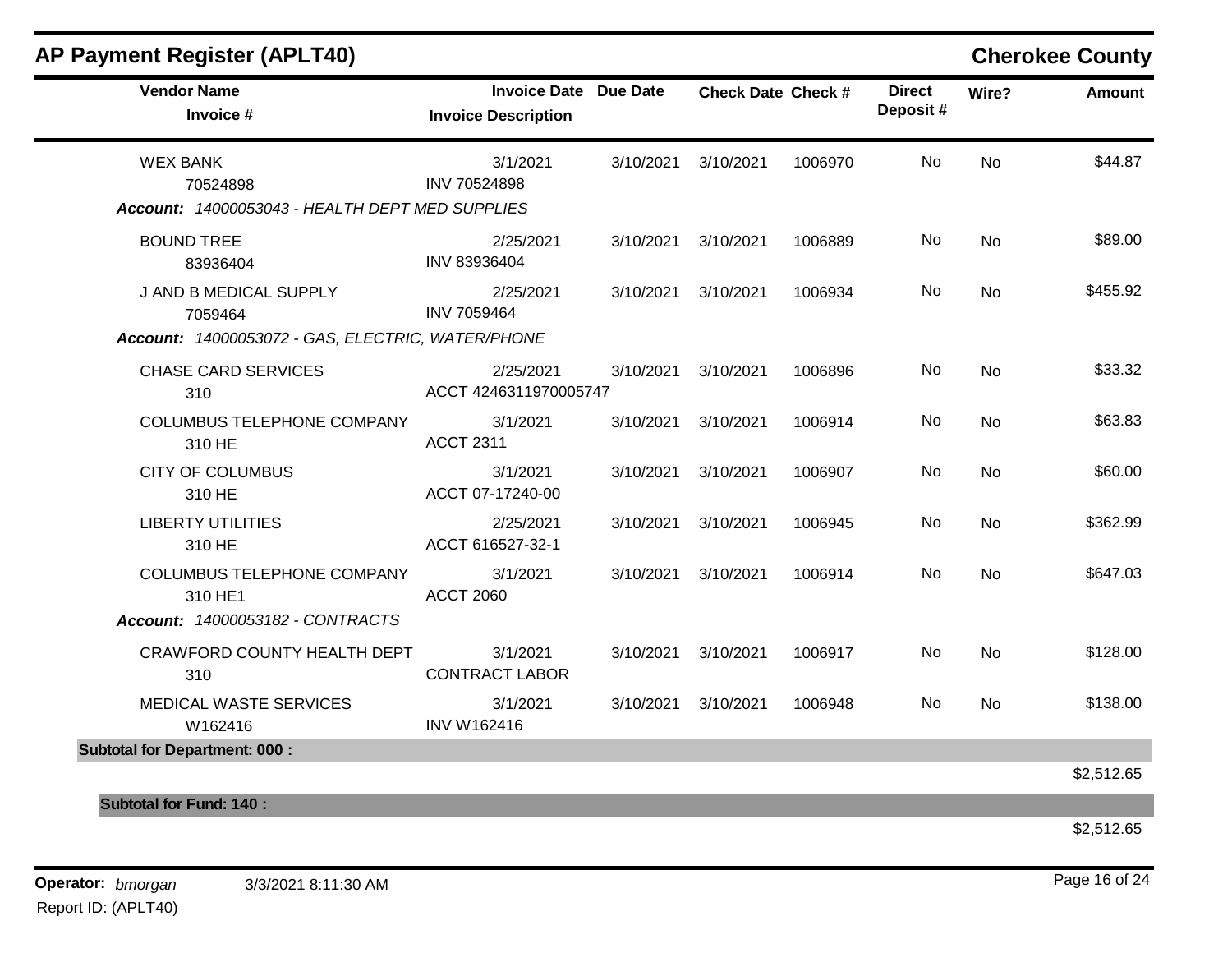|                                          |     |                  | <b>AP Payment Register (APLT40)</b>                          |                      |                                                            |           |                           |         |                           |       | <b>Cherokee County</b> |
|------------------------------------------|-----|------------------|--------------------------------------------------------------|----------------------|------------------------------------------------------------|-----------|---------------------------|---------|---------------------------|-------|------------------------|
|                                          |     |                  | <b>Vendor Name</b><br>Invoice #                              |                      | <b>Invoice Date Due Date</b><br><b>Invoice Description</b> |           | <b>Check Date Check #</b> |         | <b>Direct</b><br>Deposit# | Wire? | <b>Amount</b>          |
| Fund:                                    | 150 |                  | <b>FAIR</b>                                                  |                      |                                                            |           |                           |         |                           |       |                        |
| Dept:                                    |     | 000              | <b>NON-DEPARTMENTAL</b>                                      |                      |                                                            |           |                           |         |                           |       |                        |
|                                          |     |                  | Account: 15000053089 - OTHER CONTRACTUAL                     |                      |                                                            |           |                           |         |                           |       |                        |
|                                          |     |                  | CHEROKEE COUNTY FAIR BOARD<br>310                            |                      | 2/25/2021<br><b>QUARTERLY DISTRIBUTION</b>                 | 3/10/2021 | 3/10/2021                 | 1006902 | No                        | No    | \$2,000.00             |
|                                          |     |                  | <b>Subtotal for Department: 000:</b>                         |                      |                                                            |           |                           |         |                           |       |                        |
|                                          |     |                  |                                                              |                      |                                                            |           |                           |         |                           |       | \$2,000.00             |
|                                          |     |                  | <b>Subtotal for Fund: 150:</b>                               |                      |                                                            |           |                           |         |                           |       |                        |
| Fund:                                    | 160 |                  | <b>DIRECT ELECTION</b>                                       |                      |                                                            |           |                           |         |                           |       | \$2,000.00             |
| Dept:                                    |     | 000              | <b>NON-DEPARTMENTAL</b>                                      |                      |                                                            |           |                           |         |                           |       |                        |
|                                          |     |                  | Account: 16000053021 - PRINTING/OFFICE SUPPLIES              |                      |                                                            |           |                           |         |                           |       |                        |
|                                          |     | <b>MCCARTY'S</b> | P89475-00<br>Account: 16000053079 - MAINT/REPAIRS MACH/EQUIP | <b>INV P89475-00</b> | 2/22/2021                                                  | 3/10/2021 | 3/10/2021                 | 1006947 | No                        | No    | \$79.99                |
|                                          |     |                  | <b>ELECTION SOURCE</b><br>21-410                             | INV 21-410           | 2/22/2021                                                  | 3/10/2021 | 3/10/2021                 | 1006922 | No                        | No    | \$2,750.00             |
|                                          |     |                  | <b>Subtotal for Department: 000:</b>                         |                      |                                                            |           |                           |         |                           |       |                        |
|                                          |     |                  |                                                              |                      |                                                            |           |                           |         |                           |       | \$2,829.99             |
|                                          |     |                  | <b>Subtotal for Fund: 160:</b>                               |                      |                                                            |           |                           |         |                           |       |                        |
|                                          |     |                  |                                                              |                      |                                                            |           |                           |         |                           |       | \$2,829.99             |
| Fund:                                    | 180 |                  | <b>SOIL CONSERVATION</b>                                     |                      |                                                            |           |                           |         |                           |       |                        |
| Dept:                                    |     | 000              | <b>NON-DEPARTMENTAL</b>                                      |                      |                                                            |           |                           |         |                           |       |                        |
|                                          |     |                  | Account: 18000053089 - OTHER CONTRACTUAL                     |                      |                                                            |           |                           |         |                           |       |                        |
|                                          |     |                  | CHEROKEE COUNTY SOIL CONSERVATION<br>310                     |                      | 2/25/2021<br><b>QUARTERLY DISTRIBUTION</b>                 | 3/10/2021 | 3/10/2021                 | 1006904 | No                        | No    | \$6,250.00             |
| Operator: bmorgan<br>Report ID: (APLT40) |     |                  | 3/3/2021 8:11:30 AM                                          |                      |                                                            |           |                           |         |                           |       | Page 17 of 24          |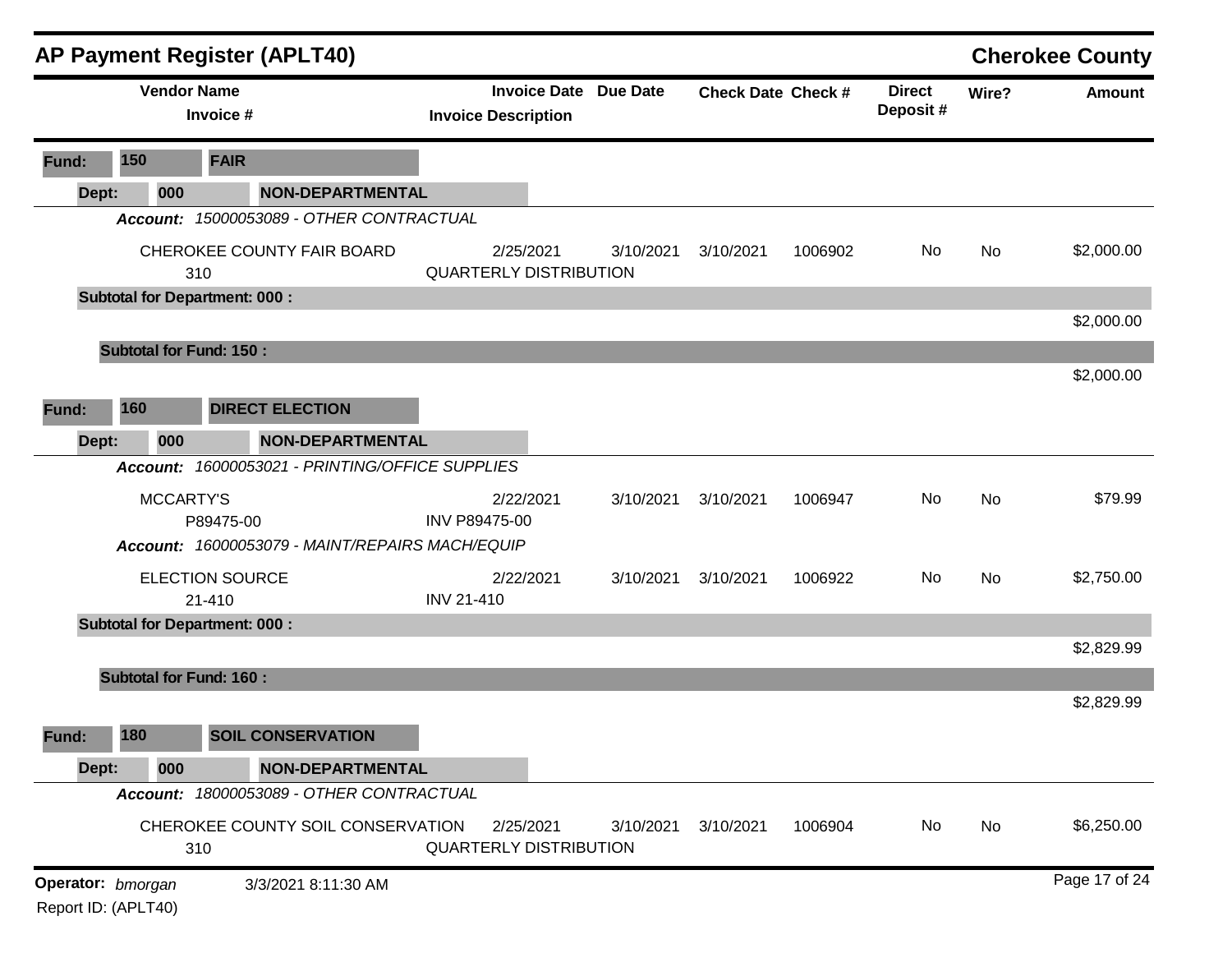|       |       |                         | <b>AP Payment Register (APLT40)</b>      |                                            |                              |           |                           |                           |           | <b>Cherokee County</b> |
|-------|-------|-------------------------|------------------------------------------|--------------------------------------------|------------------------------|-----------|---------------------------|---------------------------|-----------|------------------------|
|       |       | <b>Vendor Name</b>      | Invoice #                                | <b>Invoice Description</b>                 | <b>Invoice Date Due Date</b> |           | <b>Check Date Check #</b> | <b>Direct</b><br>Deposit# | Wire?     | <b>Amount</b>          |
|       |       |                         | <b>Subtotal for Department: 000:</b>     |                                            |                              |           |                           |                           |           |                        |
|       |       |                         |                                          |                                            |                              |           |                           |                           |           | \$6,250.00             |
|       |       |                         | <b>Subtotal for Fund: 180:</b>           |                                            |                              |           |                           |                           |           |                        |
| Fund: | 200   |                         | <b>MENTAL HEALTH</b>                     |                                            |                              |           |                           |                           |           | \$6,250.00             |
|       | Dept: | 000                     | <b>NON-DEPARTMENTAL</b>                  |                                            |                              |           |                           |                           |           |                        |
|       |       |                         | Account: 20000053089 - OTHER CONTRACTUAL |                                            |                              |           |                           |                           |           |                        |
|       |       | 310                     | SPRINGRIVER MENTAL HEALTH & WELLNE       | 2/25/2021<br><b>QUARTERLY DISTRIBUTION</b> | 3/10/2021                    | 3/10/2021 | 1006959                   | No                        | No        | \$30,364.25            |
|       |       |                         | <b>Subtotal for Department: 000:</b>     |                                            |                              |           |                           |                           |           |                        |
|       |       |                         |                                          |                                            |                              |           |                           |                           |           | \$30,364.25            |
|       |       |                         | <b>Subtotal for Fund: 200:</b>           |                                            |                              |           |                           |                           |           |                        |
|       |       |                         |                                          |                                            |                              |           |                           |                           |           | \$30,364.25            |
| Fund: | 210   |                         | <b>MENTAL RETARDATION</b>                |                                            |                              |           |                           |                           |           |                        |
|       | Dept: | 000                     | <b>NON-DEPARTMENTAL</b>                  |                                            |                              |           |                           |                           |           |                        |
|       |       |                         | Account: 21000053089 - OTHER CONTRACTUAL |                                            |                              |           |                           |                           |           |                        |
|       |       | <b>CLASS LTD</b><br>310 |                                          | 2/25/2021<br><b>QUARTERLY DISTRIBUTION</b> | 3/10/2021                    | 3/10/2021 | 1006910                   | No                        | <b>No</b> | \$27,864.25            |
|       |       |                         | <b>Subtotal for Department: 000:</b>     |                                            |                              |           |                           |                           |           |                        |
|       |       |                         |                                          |                                            |                              |           |                           |                           |           | \$27,864.25            |
|       |       |                         | <b>Subtotal for Fund: 210:</b>           |                                            |                              |           |                           |                           |           |                        |
|       |       |                         |                                          |                                            |                              |           |                           |                           |           | \$27,864.25            |
| Fund: | 220   |                         | <b>AMBULANCE</b>                         |                                            |                              |           |                           |                           |           |                        |
|       | Dept: | 000                     | <b>NON-DEPARTMENTAL</b>                  |                                            |                              |           |                           |                           |           |                        |
|       |       |                         | Account: 22000053089 - OTHER CONTRACTUAL |                                            |                              |           |                           |                           |           |                        |

**Operator:** bmorgan 3/3/2021 8:11:30 AM **big 24 big 24 big 24 big 24 big 24 big 24 big 24 big 24 big 24 big 24 big 24 big 24 big 24 big 24 big 24 big 24 big 24 big 24 big 24 big 24 b** Report ID: (APLT40)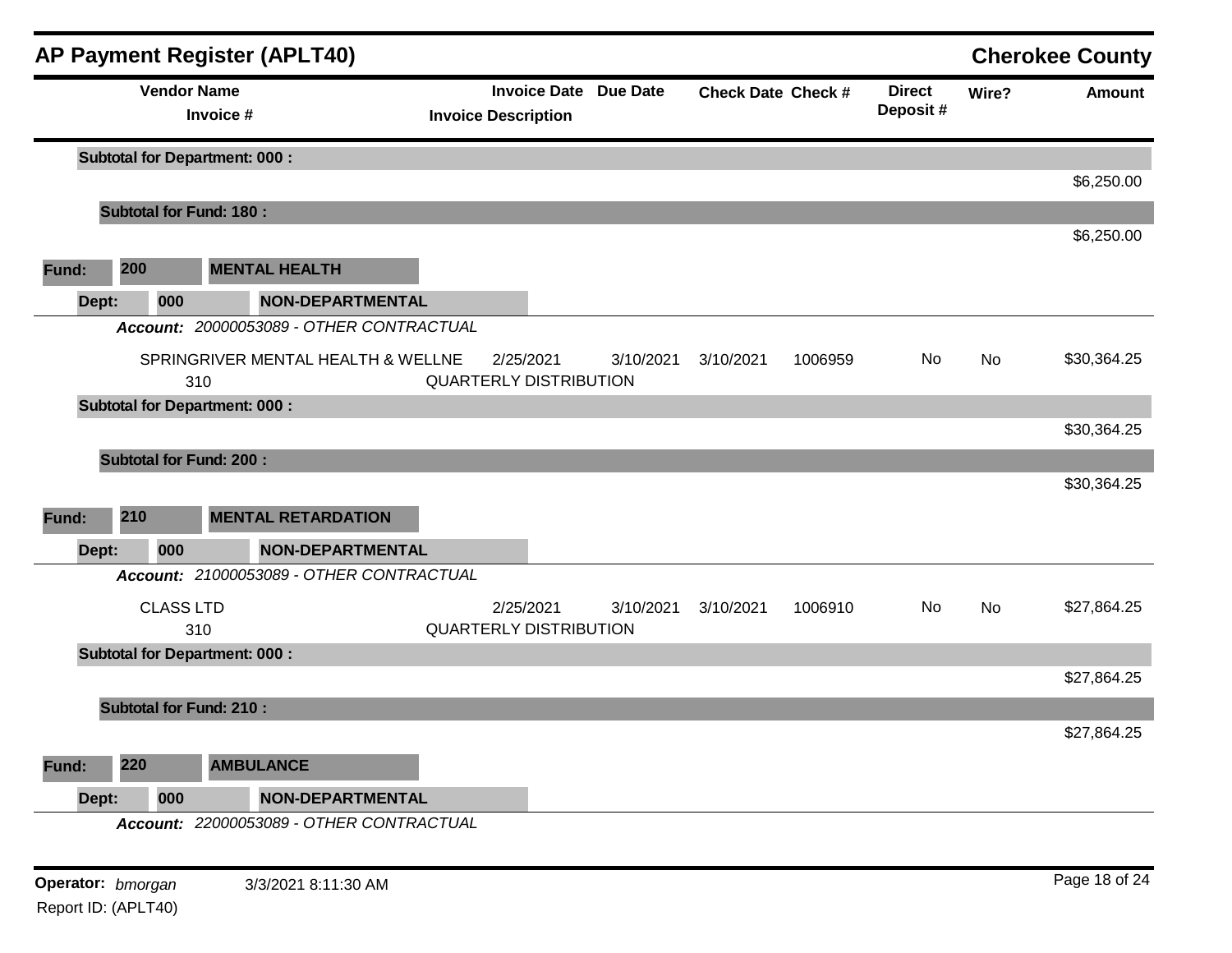|                   |     |                    | <b>AP Payment Register (APLT40)</b>             |                  |                                                            |           |                           |         |                           |           | <b>Cherokee County</b> |
|-------------------|-----|--------------------|-------------------------------------------------|------------------|------------------------------------------------------------|-----------|---------------------------|---------|---------------------------|-----------|------------------------|
|                   |     | <b>Vendor Name</b> | Invoice #                                       |                  | <b>Invoice Date Due Date</b><br><b>Invoice Description</b> |           | <b>Check Date Check #</b> |         | <b>Direct</b><br>Deposit# | Wire?     | <b>Amount</b>          |
|                   |     | 310                | CHEROKEE COUNTY AMBULANCE-DIST #3               |                  | 2/25/2021<br>MONTHLY DISTRIBUTION                          | 3/10/2021 | 3/10/2021                 | 1006899 | No                        | No        | \$16,877.42            |
|                   |     | 310                | CHEROKEE COUNTY AMBULANCE-DIST #1               |                  | 2/25/2021<br>MONTHLY DISTRIBUTION                          | 3/10/2021 | 3/10/2021                 | 1006897 | No                        | No        | \$16,877.42            |
|                   |     | 310                | CHEROKEE COUNTY AMBULANCE-DIST #2               |                  | 2/25/2021<br>MONTHLY DISTRIBUTION                          | 3/10/2021 | 3/10/2021                 | 1006898 | No                        | No        | \$16,877.42            |
|                   |     |                    | <b>Subtotal for Department: 000:</b>            |                  |                                                            |           |                           |         |                           |           |                        |
|                   |     |                    |                                                 |                  |                                                            |           |                           |         |                           |           | \$50,632.26            |
|                   |     |                    | <b>Subtotal for Fund: 220:</b>                  |                  |                                                            |           |                           |         |                           |           |                        |
|                   |     |                    |                                                 |                  |                                                            |           |                           |         |                           |           | \$50,632.26            |
| Fund:             | 224 |                    | <b>CHEROKEE COUNTY 911</b>                      |                  |                                                            |           |                           |         |                           |           |                        |
| Dept:             |     | 000                | <b>NON-DEPARTMENTAL</b>                         |                  |                                                            |           |                           |         |                           |           |                        |
|                   |     |                    | Account: 22400053300 - MISC PAID OUT            |                  |                                                            |           |                           |         |                           |           |                        |
|                   |     | 310                | <b>CENTURYLINK</b>                              |                  | 3/1/2021<br>ACCCT 313409961                                | 3/10/2021 | 3/10/2021                 | 1006894 | No                        | No        | \$476.00               |
|                   |     |                    | <b>VERIZON WIRELESS</b><br>9873675148           |                  | 2/25/2021<br>INV 9873675148                                | 3/10/2021 | 3/10/2021                 | 1006967 | <b>No</b>                 | <b>No</b> | \$1,352.78             |
|                   |     | <b>EQUATURE</b>    | 20682                                           | <b>INV 20682</b> | 2/23/2021                                                  | 3/10/2021 | 3/10/2021                 | 1006923 | <b>No</b>                 | No        | \$5,725.00             |
|                   |     |                    | <b>Subtotal for Department: 000:</b>            |                  |                                                            |           |                           |         |                           |           |                        |
|                   |     |                    |                                                 |                  |                                                            |           |                           |         |                           |           | \$7,553.78             |
|                   |     |                    | <b>Subtotal for Fund: 224:</b>                  |                  |                                                            |           |                           |         |                           |           |                        |
|                   |     |                    |                                                 |                  |                                                            |           |                           |         |                           |           | \$7,553.78             |
| Fund:             | 230 |                    | <b>APPRAISER COSTS</b>                          |                  |                                                            |           |                           |         |                           |           |                        |
| Dept:             |     | 000                | <b>NON-DEPARTMENTAL</b>                         |                  |                                                            |           |                           |         |                           |           |                        |
|                   |     |                    | Account: 23000053021 - PRINTING/OFFICE SUPPLIES |                  |                                                            |           |                           |         |                           |           |                        |
| Operator: bmorgan |     |                    | 3/3/2021 8:11:30 AM                             |                  |                                                            |           |                           |         |                           |           | Page 19 of 24          |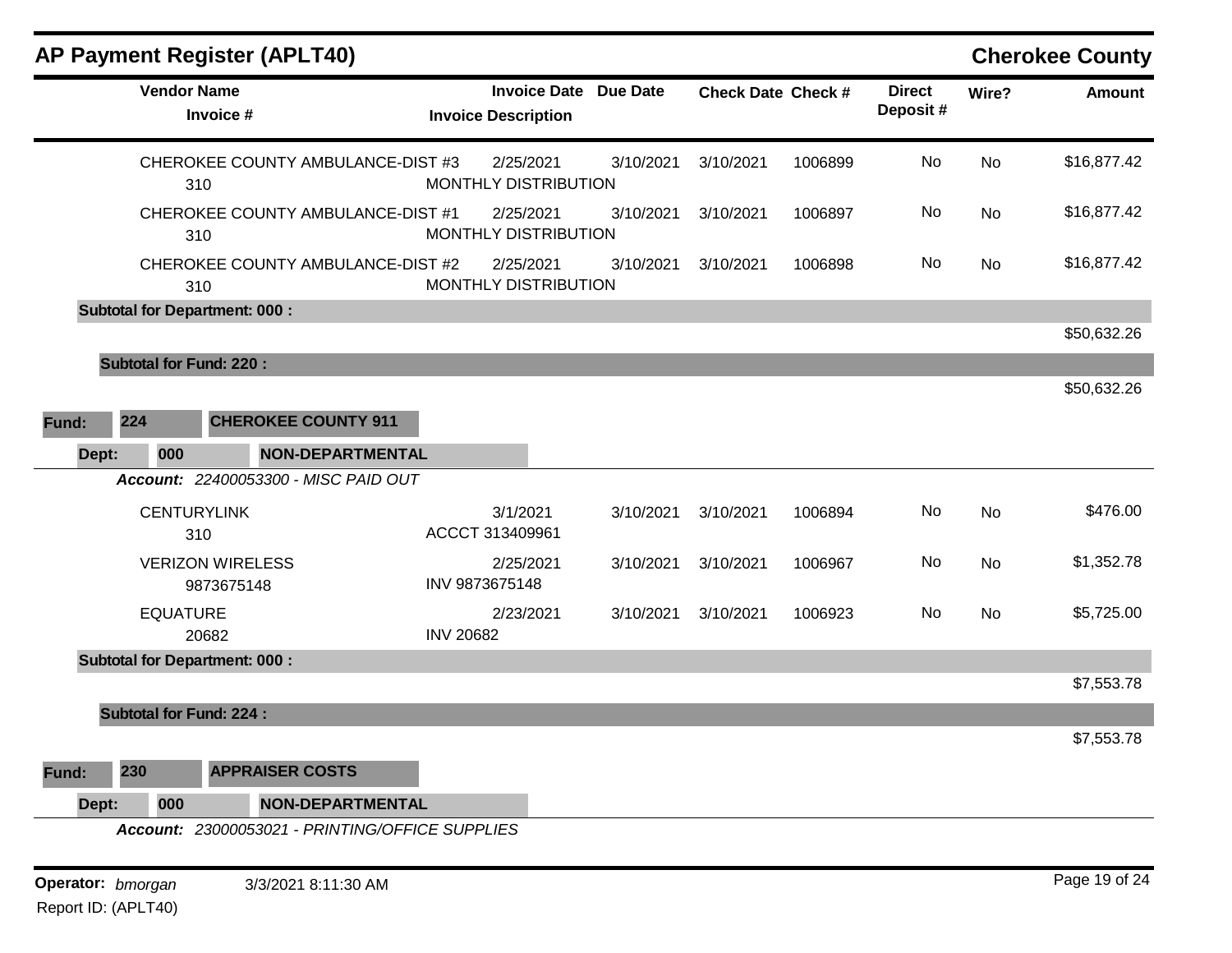|       |                                          | <b>AP Payment Register (APLT40)</b>                                     |                                             |                              |                           |         |                           |           | <b>Cherokee County</b> |
|-------|------------------------------------------|-------------------------------------------------------------------------|---------------------------------------------|------------------------------|---------------------------|---------|---------------------------|-----------|------------------------|
|       | <b>Vendor Name</b>                       | Invoice #                                                               | <b>Invoice Description</b>                  | <b>Invoice Date Due Date</b> | <b>Check Date Check #</b> |         | <b>Direct</b><br>Deposit# | Wire?     | <b>Amount</b>          |
|       |                                          | QUILL CORPORATION<br>14628946<br>Account: 23000053074 - TELEPHONE BILLS | 3/1/2021<br>INV 14628946                    | 3/10/2021                    | 3/10/2021                 | 1006957 | No                        | No        | \$9.61                 |
|       |                                          | COLUMBUS TELEPHONE COMPANY<br>310 CH                                    | 2/26/2021<br><b>ACCT 7577</b>               | 3/10/2021                    | 3/10/2021                 | 1006914 | No                        | <b>No</b> | \$244.60               |
|       |                                          | <b>Subtotal for Department: 000:</b>                                    |                                             |                              |                           |         |                           |           |                        |
|       |                                          |                                                                         |                                             |                              |                           |         |                           |           | \$254.21               |
|       | <b>Subtotal for Fund: 230:</b>           |                                                                         |                                             |                              |                           |         |                           |           | \$254.21               |
| Fund: | 260                                      | <b>EMPLOYEE BENEFITS</b>                                                |                                             |                              |                           |         |                           |           |                        |
| Dept: | 000                                      | <b>NON-DEPARTMENTAL</b>                                                 |                                             |                              |                           |         |                           |           |                        |
|       |                                          | <b>Account: 26000053216 - VSP Insurance</b>                             |                                             |                              |                           |         |                           |           |                        |
|       |                                          | <b>VISION SERVICE PLAN</b><br>811688185                                 | 2/25/2021<br>STATEMENT 811688185            | 3/10/2021                    | 3/10/2021                 | 1006968 | No                        | <b>No</b> | \$1,463.06             |
|       |                                          | Account: 26000053404 - KWORCC POOL CONTRIBUTION                         |                                             |                              |                           |         |                           |           |                        |
|       | <b>KWORCC</b>                            | 310                                                                     | 2/24/2021<br>2020 AUDITED PREMIUM STATEMENT | 3/10/2021                    | 3/10/2021                 | 1006944 | No                        | <b>No</b> | \$3,824.00             |
|       |                                          | <b>Subtotal for Department: 000:</b>                                    |                                             |                              |                           |         |                           |           |                        |
|       | <b>Subtotal for Fund: 260:</b>           |                                                                         |                                             |                              |                           |         |                           |           | \$5,287.06             |
|       |                                          |                                                                         |                                             |                              |                           |         |                           |           | \$5,287.06             |
| Fund: | 265                                      | <b>PAYROLL WITHOLDING FU</b>                                            |                                             |                              |                           |         |                           |           |                        |
| Dept: | 000                                      | <b>NON-DEPARTMENTAL</b>                                                 |                                             |                              |                           |         |                           |           |                        |
|       |                                          | Account: 26500021600 - INSURANCE LIABILITY                              |                                             |                              |                           |         |                           |           |                        |
|       |                                          | WASHINGTON NATIONAL INSURANCE COM<br>310                                | 2/25/2021<br><b>DEDUCTIONS SHORT</b>        | 3/10/2021                    | 3/10/2021                 | 1006969 | No                        | No        | \$33.30                |
|       | Operator: bmorgan<br>Report ID: (APLT40) | 3/3/2021 8:11:30 AM                                                     |                                             |                              |                           |         |                           |           | Page 20 of 24          |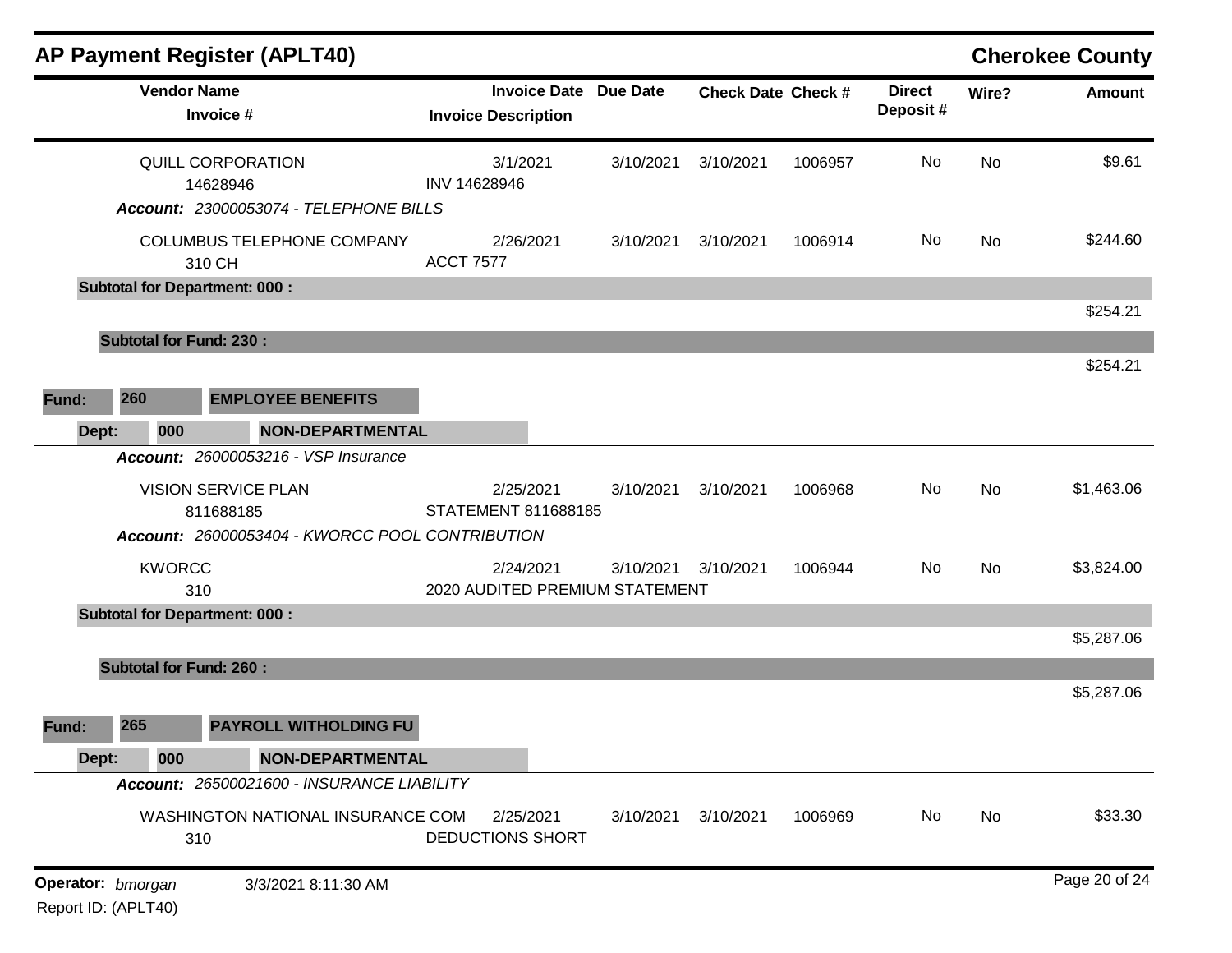|                   |       |                    | <b>AP Payment Register (APLT40)</b>         |                                       |                              |                           |         |                           |           | <b>Cherokee County</b> |
|-------------------|-------|--------------------|---------------------------------------------|---------------------------------------|------------------------------|---------------------------|---------|---------------------------|-----------|------------------------|
|                   |       | <b>Vendor Name</b> | Invoice #                                   | <b>Invoice Description</b>            | <b>Invoice Date Due Date</b> | <b>Check Date Check #</b> |         | <b>Direct</b><br>Deposit# | Wire?     | <b>Amount</b>          |
|                   |       |                    | <b>Subtotal for Department: 000:</b>        |                                       |                              |                           |         |                           |           | \$33.30                |
|                   |       |                    | <b>Subtotal for Fund: 265:</b>              |                                       |                              |                           |         |                           |           |                        |
| Fund:             | 300   |                    | <b>SERVICE FOR ELDERLY</b>                  |                                       |                              |                           |         |                           |           | \$33.30                |
|                   | Dept: | 000                | <b>NON-DEPARTMENTAL</b>                     |                                       |                              |                           |         |                           |           |                        |
|                   |       |                    | Account: 30000053072 - GAS, ELECTRIC, WATER |                                       |                              |                           |         |                           |           |                        |
|                   |       |                    | <b>CITY OF COLUMBUS</b><br>310 EL           | 3/1/2021<br>ACCT 07-48820-01          | 3/10/2021                    | 3/10/2021                 | 1006907 | No                        | <b>No</b> | \$58.19                |
|                   |       |                    | <b>CITY OF GALENA</b><br>310                | 3/1/2021<br>ACCT 10006000             | 3/10/2021                    | 3/10/2021                 | 1006908 | <b>No</b>                 | No        | \$100.42               |
|                   |       |                    | <b>KANSAS GAS SERVICE</b><br>310 EL1        | 3/1/2021<br>ACCT 510074383 1179346 45 | 3/10/2021                    | 3/10/2021                 | 1006939 | No                        | <b>No</b> | \$53.33                |
|                   |       |                    | <b>LIBERTY UTILITIES</b><br>310 EL1         | 2/24/2021<br>ACCT 124991-59-7         | 3/10/2021                    | 3/10/2021                 | 1006945 | No                        | No        | \$133.88               |
|                   |       |                    | <b>KANSAS GAS SERVICE</b><br>310 EL         | 3/1/2021<br>ACCT 510724504 2014982 18 | 3/10/2021                    | 3/10/2021                 | 1006939 | No                        | No        | \$79.98                |
|                   |       |                    | <b>LIBERTY UTILITIES</b><br>310 EL          | 2/24/2021<br>ACCT 828267-31-0         | 3/10/2021                    | 3/10/2021                 | 1006945 | No                        | No        | \$91.85                |
|                   |       |                    | KANSAS GAS SERVICE<br>310                   | 3/1/2021<br>ACCT 510020083 1175382 00 | 3/10/2021                    | 3/10/2021                 | 1006939 | No                        | <b>No</b> | \$63.00                |
|                   |       |                    | <b>Subtotal for Department: 000:</b>        |                                       |                              |                           |         |                           |           |                        |
|                   |       |                    |                                             |                                       |                              |                           |         |                           |           | \$580.65               |
|                   |       |                    | <b>Subtotal for Fund: 300:</b>              |                                       |                              |                           |         |                           |           | \$580.65               |
| Fund:             | 304   |                    | <b>SPIDER PROGRAM</b>                       |                                       |                              |                           |         |                           |           |                        |
| Operator: bmorgan |       |                    | 3/3/2021 8:11:30 AM                         |                                       |                              |                           |         |                           |           | Page 21 of 24          |

Report ID: (APLT40)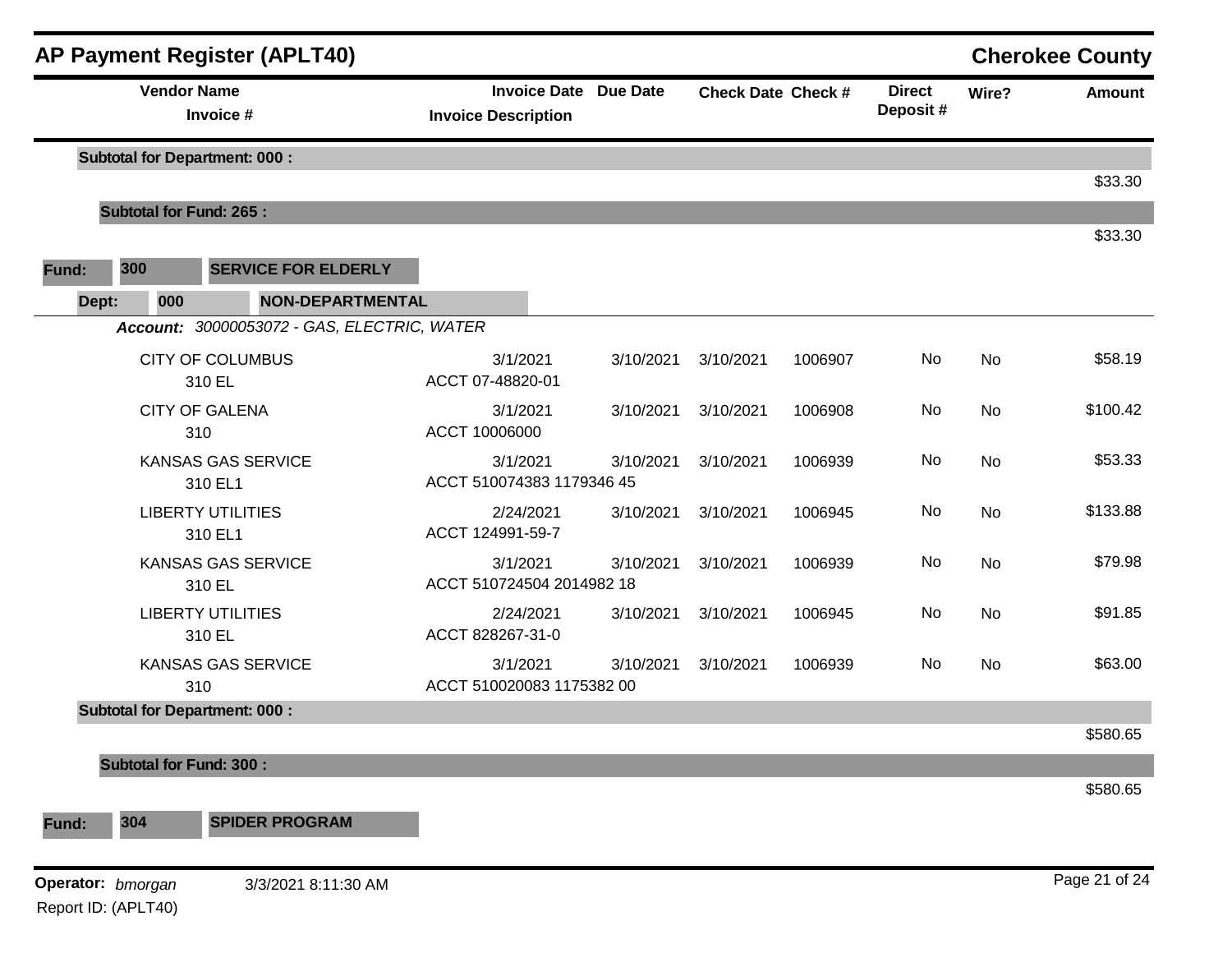|       |                                      | <b>AP Payment Register (APLT40)</b>              |                                     |                              |                           |         |                           |           | <b>Cherokee County</b> |
|-------|--------------------------------------|--------------------------------------------------|-------------------------------------|------------------------------|---------------------------|---------|---------------------------|-----------|------------------------|
|       | <b>Vendor Name</b><br>Invoice #      |                                                  | <b>Invoice Description</b>          | <b>Invoice Date Due Date</b> | <b>Check Date Check #</b> |         | <b>Direct</b><br>Deposit# | Wire?     | <b>Amount</b>          |
| Dept: | 000                                  | <b>NON-DEPARTMENTAL</b>                          |                                     |                              |                           |         |                           |           |                        |
|       |                                      | Account: 30400053300 - MISC PAID OUT             |                                     |                              |                           |         |                           |           |                        |
|       | 197827                               | BROOKS-JEFFREY MARKETING, INC                    | 3/1/2021<br><b>INV 197827</b>       | 3/10/2021                    | 3/10/2021                 | 1006890 | No                        | No        | \$250.00               |
|       | OFFENDER WATCH<br>47845              |                                                  | 3/1/2021<br><b>INV 47845</b>        | 3/10/2021                    | 3/10/2021                 | 1006954 | No                        | No        | \$1,930.52             |
|       | <b>Subtotal for Department: 000:</b> |                                                  |                                     |                              |                           |         |                           |           |                        |
|       |                                      |                                                  |                                     |                              |                           |         |                           |           | \$2,180.52             |
|       | <b>Subtotal for Fund: 304:</b>       |                                                  |                                     |                              |                           |         |                           |           |                        |
|       |                                      |                                                  |                                     |                              |                           |         |                           |           | \$2,180.52             |
| Fund: | 330                                  | <b>SEWER DISTRICT#1 OPER</b>                     |                                     |                              |                           |         |                           |           |                        |
| Dept: | 000                                  | <b>NON-DEPARTMENTAL</b>                          |                                     |                              |                           |         |                           |           |                        |
|       |                                      | Account: 33000053072 - GAS, ELECTRIC, WATER      |                                     |                              |                           |         |                           |           |                        |
|       | <b>LIBERTY UTILITIES</b>             | 487490-67-4 SEWER01                              | 2/25/2021<br>ACCT #487490-67-4      | 3/10/2021                    | 3/10/2021                 | 1006945 | No                        | <b>No</b> | \$66.17                |
|       | <b>LIBERTY UTILITIES</b>             | 535793-78-0 SEWER01                              | 2/25/2021<br>ACCT # 535793-78-0     | 3/10/2021                    | 3/10/2021                 | 1006945 | No                        | No        | \$71.27                |
|       | <b>LIBERTY UTILITIES</b>             | 547731-85-1 SEWER 03                             | 2/25/2021<br>ACCT # 547731-85-1     | 3/10/2021                    | 3/10/2021                 | 1006945 | No                        | <b>No</b> | \$1,369.16             |
|       | <b>LIBERTY UTILITIES</b>             | 059522-21-9 SEWER 04                             | 2/25/2021<br>ACCT # 059522-21-9     | 3/10/2021                    | 3/10/2021                 | 1006945 | No                        | <b>No</b> | \$221.64               |
|       |                                      | Account: 33000053074 - TELEPHONE BILLS           |                                     |                              |                           |         |                           |           |                        |
|       | <b>CENTURYLINK</b>                   | 438097159 SEWER 04                               | 2/23/2021<br>ACCT #438097159        |                              | 3/10/2021 3/10/2021       | 1006894 | No                        | No        | \$197.26               |
|       |                                      | Account: 33000053089 - OTHER CONTRACTUAL         |                                     |                              |                           |         |                           |           |                        |
|       |                                      | ADVANTAGE COMPUTER ENTERPRISES IN<br>36511 SEWER | 2/22/2021<br><b>CONTRACT #36511</b> | 3/10/2021                    | 3/10/2021                 | 1006885 | No                        | No        | \$525.00               |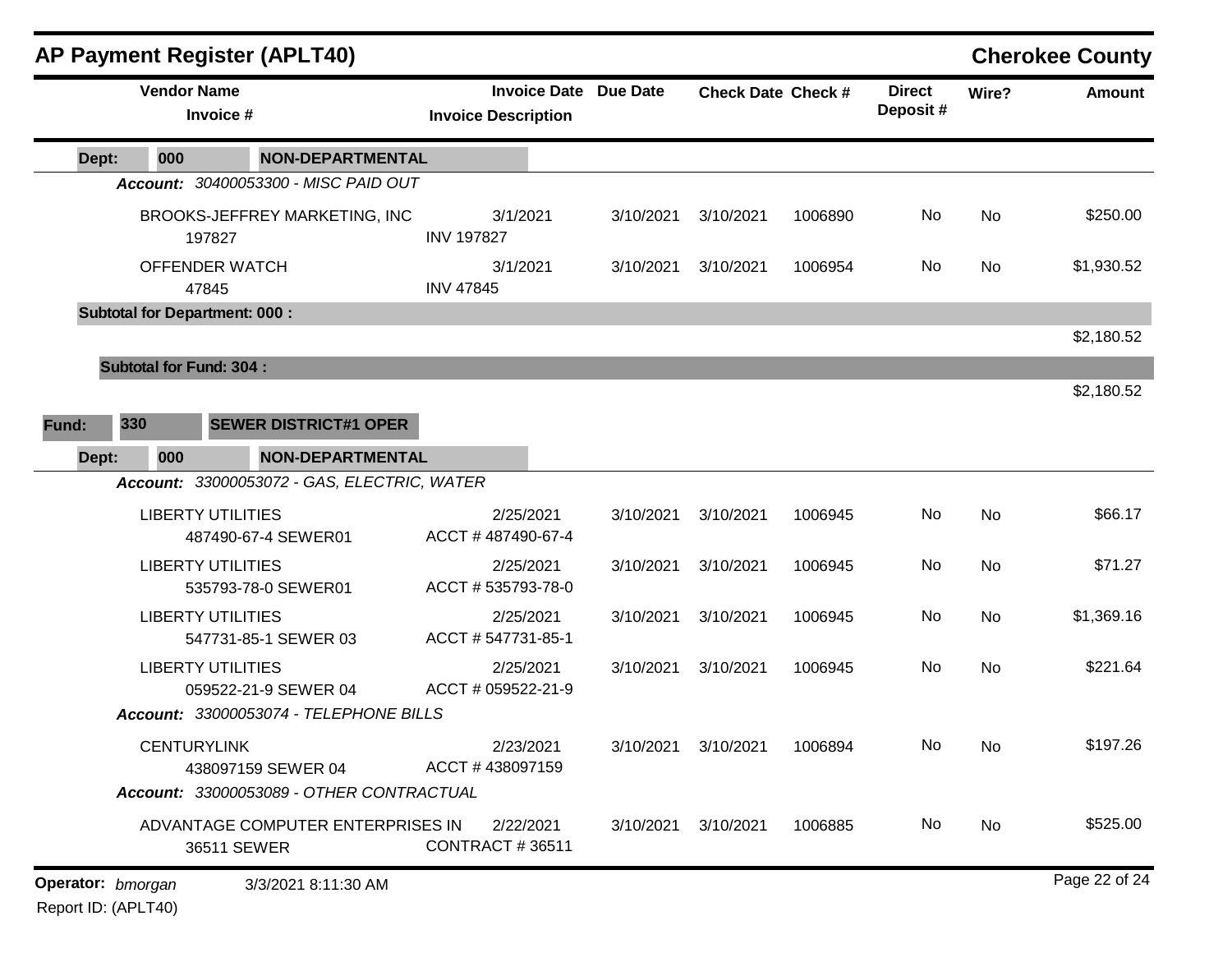| <b>AP Payment Register (APLT40)</b>              |                                                   |           |                           |         |                                   |           | <b>Cherokee County</b> |
|--------------------------------------------------|---------------------------------------------------|-----------|---------------------------|---------|-----------------------------------|-----------|------------------------|
| <b>Vendor Name</b><br>Invoice #                  | <b>Invoice Date</b><br><b>Invoice Description</b> | Due Date  | <b>Check Date Check #</b> |         | <b>Direct</b><br>Deposit#         | Wire?     | <b>Amount</b>          |
| NATALINIS AUTOMOTIVE<br>762415 SEWER             | 2/13/2021<br>INV #762415 HYDRAULIC FLUID          | 3/10/2021 | 3/10/2021                 | 1006952 | No                                | <b>No</b> | \$85.90                |
| ADVANTAGE COMPUTER ENTERPRISES IN<br>82549 SEWER | 2/24/2021<br>INV #82549 BILL CARDS                | 3/10/2021 | 3/10/2021                 | 1006885 | No                                | <b>No</b> | \$880.00               |
| <b>Subtotal for Department: 000:</b>             |                                                   |           |                           |         |                                   |           |                        |
|                                                  |                                                   |           |                           |         |                                   |           | \$3,416.40             |
| <b>Subtotal for Fund: 330:</b>                   |                                                   |           |                           |         |                                   |           |                        |
|                                                  |                                                   |           |                           |         |                                   |           | \$3,416.40             |
|                                                  |                                                   |           |                           |         | Total for Bank 1 Account 1120298: |           | \$297,239.22           |
|                                                  |                                                   |           |                           | *****   | <b>Total Invoices Paid:</b>       |           | \$297,239.22           |